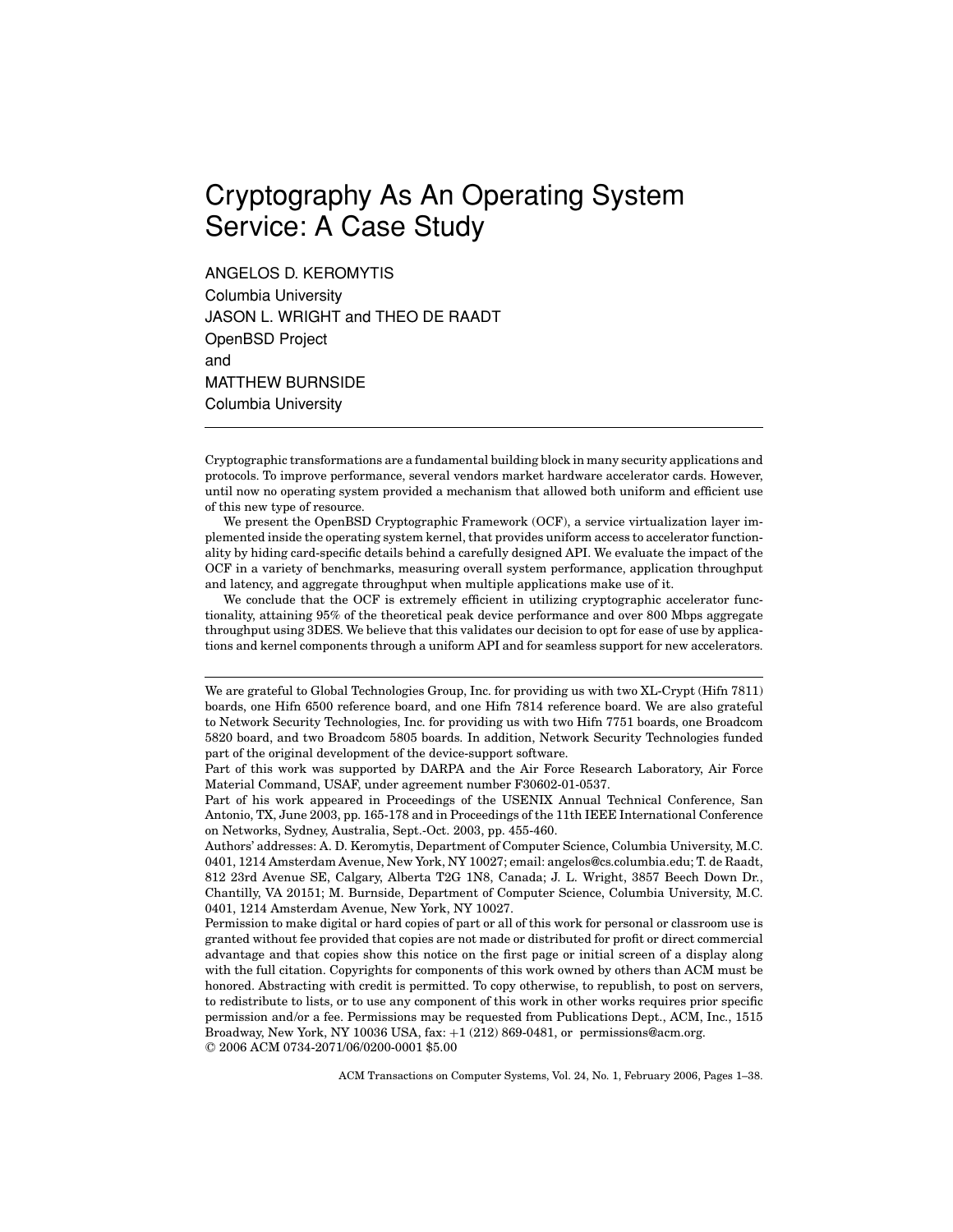Furthermore, our evaluation points to several bottlenecks in system and operating system design: data copying between user and kernel modes, PCI bus signaling inefficiency, protocols that use small data units, and single-threaded applications. We identify some of these limitations through a set of measurements focusing on application-layer cryptographic protocols such as SSL. We offer several suggestions for improvements and directions for future work. We provide experimental evidence of the effectiveness of a new approach which we call *operating system shortcutting.* Shortcutting can improve the performance of application-layer cryptographic protocols by 27% with very small changes to the kernel.

Categories and Subject Descriptors: D.4.6 [**Operating Systems**]: Cryptographic Controls; D.4.8 [**Operating Systems**]: Performance—*Measurements*

General Terms: Security, Performance

Additional Key Words and Phrases: Encryption, authentication, hash functions, digital signatures, cryptographic protocols

## 1. INTRODUCTION

Today's computing systems are used for applications such as electronic commerce, tele-collaboration of various types, and evolving peer-to-peer systems that often contain sensitive information. Security in these systems depends on several mechanisms that utilize cryptographic primitives as a basic building block. Such cryptographic primitives can be very complex [Broscius and Smith 1991] because the design of these systems is intended to impede simple, brute-force, computational attacks. This complexity drives the belief that strong security is fundamentally incompatible with good performance which, in turn, leads to favoring performance over cryptography by minimizing use of the latter. However, the foundation for this belief is often software implementation [Feldmeier and Karn 1990] of algorithms that were originally intended for efficient hardware implementation. Although modern encryption algorithms such as AES were designed with performance on general CPUs in mind, they remain relatively heavyweight compared to other computational tasks typically found on a server or workstation.

To address this issue, vendors have been marketing hardware acceleration boards that implement several cryptographic algorithms used by security protocols and applications. In some ways, this mirrors the evolution of high-performance graphics processing units (GPUs) to match the needs of the computer-gaming community. Note that, despite the increasing performance of CPUs, GPUs are considered essential for serious gaming (or other graphicsintensive applications), both because they often outperform the system processor and, perhaps more importantly, because the CPU can be used to complete other tasks while the GPU is handling the graphics-rendering part of the application.

In this environment, GPUs and applications must conform to industrystandard APIs such as DirectX and OpenGL. In the case of cryptography, modern operating systems lack the necessary support to provide *efficient* access to similar functionality to applications and the operating system itself through a *uniform* API that abstracts away hardware details. As a result, accelerators are often used directly through libraries linked with applications typically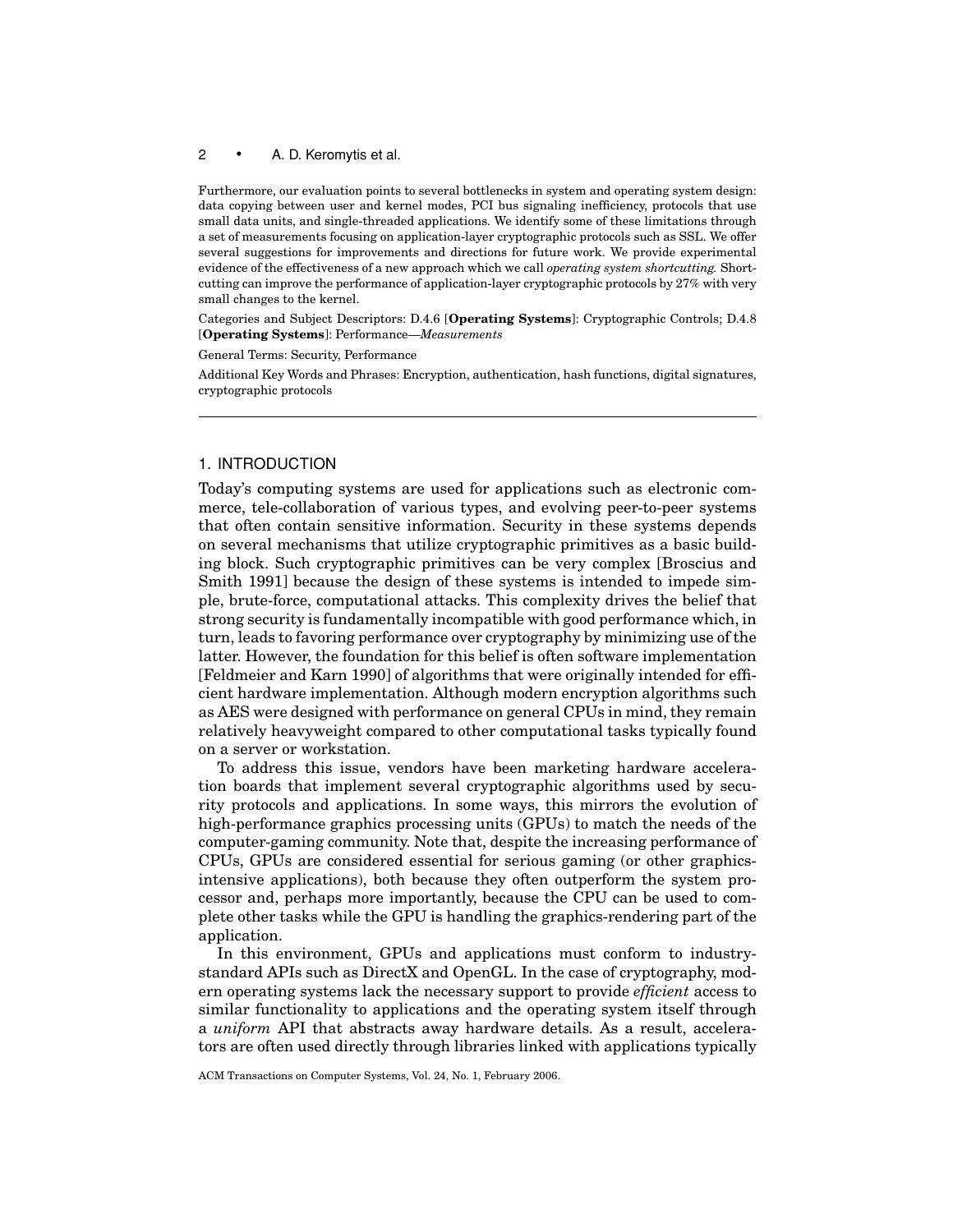requiring device-specific knowledge by the applications and preventing the operating system itself from easily utilizing such hardware.

We present the OpenBSD Cryptographic Framework (OCF), a service virtualization layer implemented inside the operating system kernel, that provides uniform access to accelerator functionality by hiding device-specific details behind a carefully-designed API. The abstraction introduced allows us to easily support new hardware accelerators and enables applications to use any such accelerator without device-specific knowledge. Furthermore, this intermediate layer does not unduly impact performance which is common when such abstractions are introduced.

The OCF has been in use with OpenBSD [de Raadt et al. 1999] for over three years (since OpenBSD 2.8) and has proven stable and efficient in practice, although it continues to evolve in response to new requirements<sup>1</sup>. The OCF has also been ported to FreeBSD and NetBSD with a port under development for Linux. It offers features such as load-balancing across multiple accelerators, session migration, and algorithm chaining. We describe the changes we made to the OpenBSD kernel and applications to take advantage of the OCF. This article should serve as a good introduction to newcomers as well as veterans of operating system design and development of the complexity of introducing a major new mechanism to a relatively widely-used and stable operating system.

We evaluate the impact of the OCF in a variety of micro-benchmarks, measuring overall system performance, application throughput and latency, and aggregate throughput when multiple applications use the OCF. Our evaluation shows that, despite its addition in the system as a device/service virtualization layer, the OCF is extremely efficient in utilizing cryptographic accelerator functionality, attaining 95% of the theoretical peak device performance. In another configuration, we were able to achieve a 3DES aggregate throughput of over 800 Mbps, by employing a multithreaded application and load-balancing across multiple accelerators.

A secondary observation from our work is that small data buffers should be processed in software, if possible, freeing hardware accelerators to handle larger requests that better amortize the system and PCI transaction costs. On the other hand, multithreading results in increased utilization of the OCF, improving *aggregate* throughput. We make recommendations for future directions in architectural placement of cryptographic functionality, operating system provisions, and application design, and discuss several improvements and promising directions for future work. We believe that our observations will be valuable to operating system designers as they should be applicable to a large class of application environments.

Perhaps more important than the micro-benchmarks, however, is the confirmation that the use of hardware accelerators can remove contention for the CPU and thus improve overall system responsiveness and performance for unrelated tasks. Our experiments allowed us to determine that the limiting factor for high-performance cryptography in modern systems is often data copying and the PCI bus. Thus, when deciding what hardware accelerators to use in a

<sup>1</sup>Public-key algorithm support and the */dev/crypto* interface were introduced in a later version.

ACM Transactions on Computer Systems, Vol. 24, No. 1, February 2006.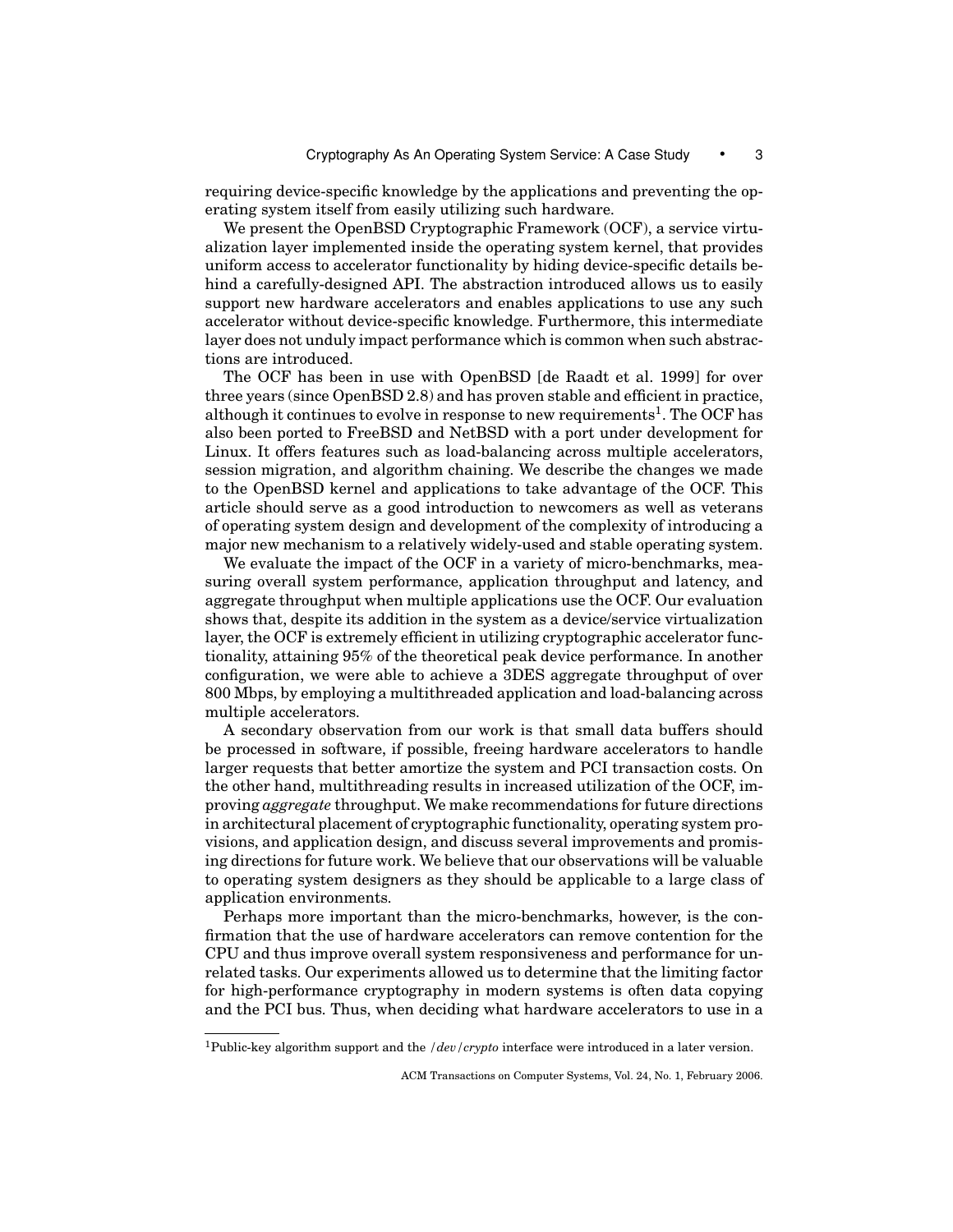particular system, the best choice may be neither the fastest accelerator nor the one with the best price/performance ratio. Instead, system designers need to evaluate such additional hardware in the context of their system using real (or at least realistic) workloads. Furthermore, we expect our findings to be applicable in noncryptographic contexts, for example, in media stream processing, Web server data flows, and so on. We believe that our approach offers an attractive model for introducing similar new features and support for large classes of new hardware devices in a legacy system and should thus be of practical interest to developers and researchers.

Finally, we briefly evaluate one of our suggestions for future operating system design which we call *operating system shortcutting.* This consists of introducing a small amount of application-specific logic in the operating system kernel which allows the application to remove itself from the performance-critical data path. Our proof-of-concept implementation of the scheme for an SSL-enabled Apache Web server shows that performance of static pages and files can improve by up to 27%.

The take-away lessons of our work are as follows.

- —It is possible to introduce generic support for new classes of computationoffload devices in legacy operating systems through carefully designed APIs and abstractions as discussed in Section 3. Such APIs need to take into consideration the limitations of the operating system (for example, lack of threading support inside the OpenBSD kernel) and the underlying hardware to achieve satisfactory performance.
- —Implementing such an API inside the kernel allows for a wide variety of protocols and applications to take advantage of the new facilities often with minimal modifications. In the case of OCF, application-level support consisted of implementing a pseudodevice (discussed in Section 4.2) and the necessary interface in the OpenSSL library. Here, the existance and almost universal use of a library such as OpenSSL allowed us to easily introduce support for hardware accelerators to all user-level applications as discussed in Section 4.2.1.

This approach allowed us to easily utilize such hardware both for in-kernel security protocols (such as IPsec) and for applications (e.g., SSL/TLS). Contrast this to the way modern graphics cards are supported by windowing systems (at least in unix-like systems), where all of the device-specific support is implemented as part of user-level drivers and libraries (e.g., as part of the X server); in this environment, the operating system itself cannot easily take advantage of advanced graphics capabilities, for example, for data stream processing [GPG 2003; Macedonia 2003; Thompson et al. 2002; Cook et al. 2005].

—Despite the introduction of an intermediate layer between producers and consumers of cryptographic services, it is possible to minimize the performance impact (and, in fact, make the system much more efficient), at the cost of increased complexity and extensive code reengineering (e.g., in the case of IPsec as discussed in Section 4.1).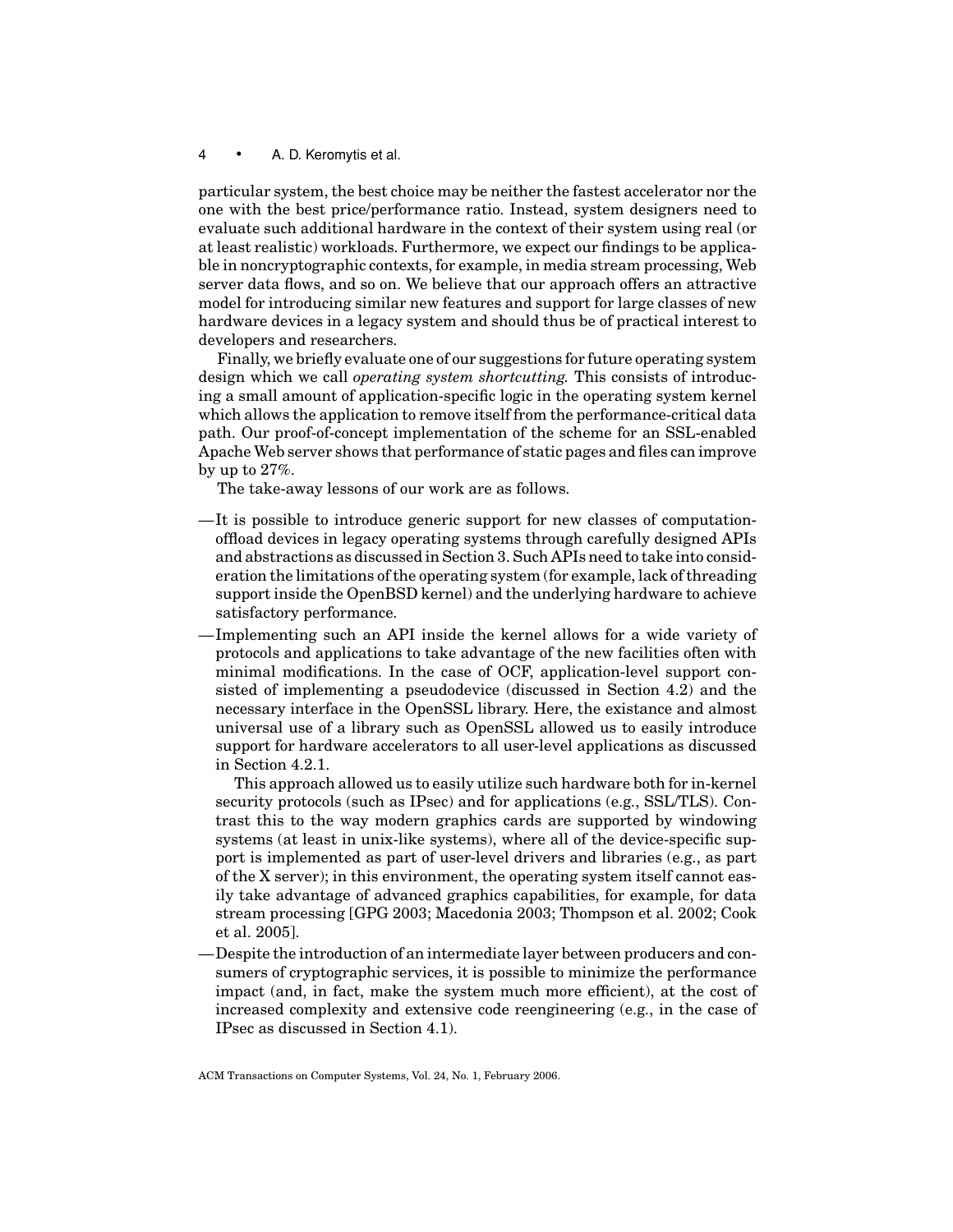- —If the resulting system is well designed and implemented, new performance limitations will be exposed as a result of stressing different aspects of the overall system architecture. In our case, the new limiting factors turned out to be the memory and PCI bus throughput as shown in Section 5. Although we had not planned ahead for this specific scenario, we were lucky to be able to trivially augment the operating system kernel such that we could achieve a considerable performance improvement for specific usage scenarios by attempting to mitigate these limitations as discussed in Section 7.
- —Finally, although we do not stress this point in this article, careful API design allows for rapid, parallel development of the different system components. Specifically for OCF, we developed the device drivers, core OCF functionality, and IPsec modifications in parallel. Likewise, we were able to augment OCF, develop */dev/crypto*, and introduce the necessary code to OpenSSL in parallel, bringing all the pieces together for debugging and integration at the end of the development process. This approach is particularly useful in an open-source environment where different developers may be contributing to different aspects of the system at various times; partitioning of development through clean APIs allows for a smoother, more efficient and more fault-tolerant<sup>2</sup> process.

## 1.1 Organization

Section 2 discusses related work. Section 3 describes the OCF's design and implementation, while Section 4 discusses its use by various subsystems and applications. In Section 5, we evaluate the framework's performance, and in Section 6, we discuss some of the results and potential improvements and future work. Section 7 discusses a prototype of OS shortcutting and its evaluation; this is meant as a proof of concept rather than a complete validation of the approach. Section 8 concludes the article.

## 2. RELATED WORK

As interest in security is currently in an upswing, recent work has focused on examining the overall performance impact of security technologies in real systems. Work by Coarfa et al. [2002] has focused on the impact of hardware accelerators in the context of TLS Web servers using a trace-based methodology and concludes that there is some opportunity for acceleration, but, given the choice, one might prefer a second processor since it also assists with the substantial (and perhaps dominant) noncryptographic overheads. Miltchev et al. [2002] provides some basic performance characterizations of IPsec as well as other network security protocols, and the impact acceleration has on throughput. The authors conclude that the relative cost of high-grade cryptography is low enough that it should be the default configuration. In Gupta et al. [2004], the authors examine the benefits of using elliptic curve-based public-key cryptosystems which they show can improve HTTPS performance by 13%–30% in

<sup>&</sup>lt;sup>2</sup>That is, a process that tolerates developers dropping out or disappearing for arbitrary amounts of time often without warning.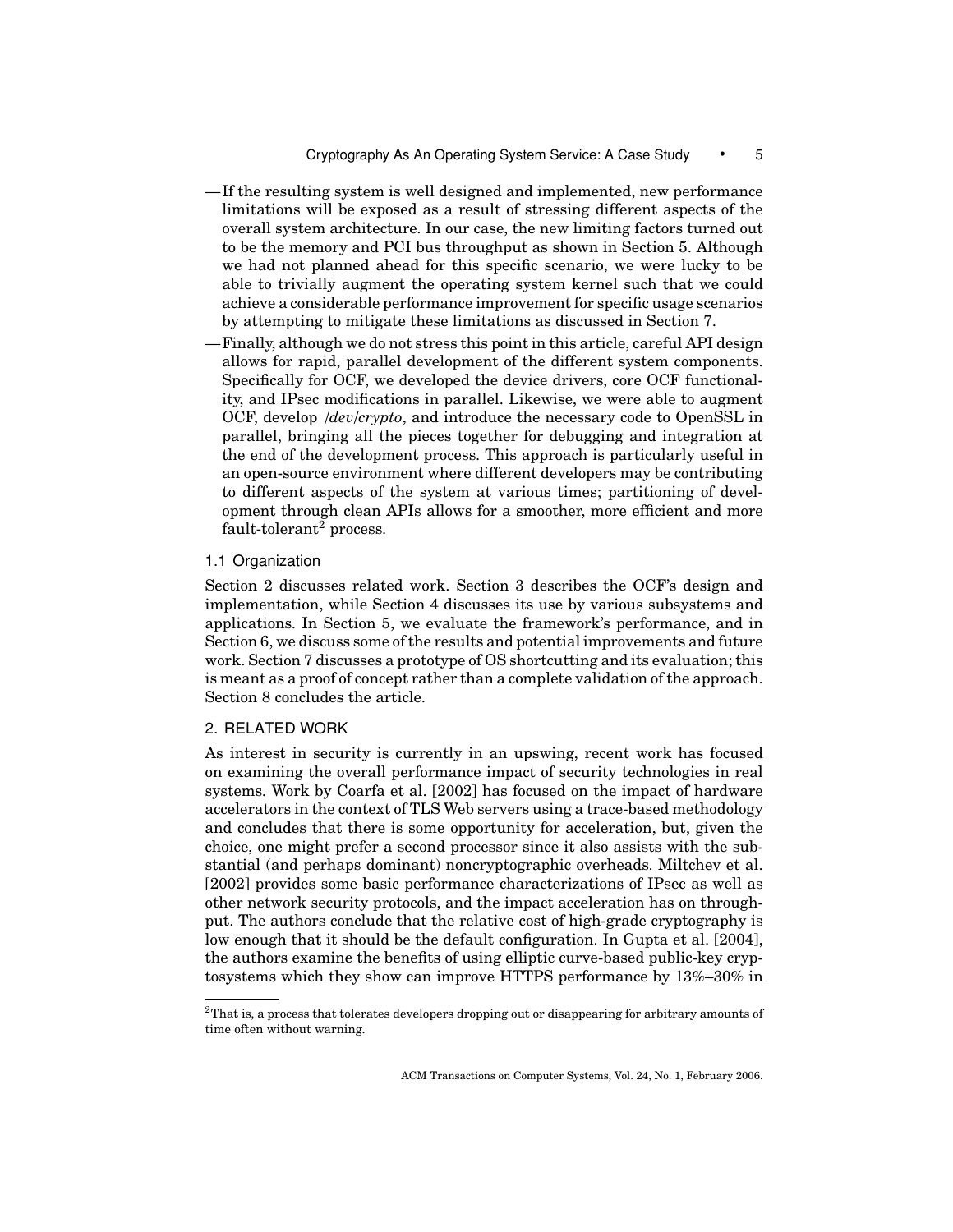realistic workloads with more benefits to be had as servers move to larger key sizes. The authors Shirase and Hibino [2004] present a hardware architecture for accelerating elliptic curve operations.

Boneh and Shacham [2001] describe a technique for improving SSL handshake performance. It demonstrates that it is faster to do *n* SSL handshakes as a batch than *n* handshakes individually, based on a technique for batching RSA decryptions. It also shows a speedup factor of 2.5 for  $n = 4$ . It is important to note that this speedup only applies to the handshake portion of the SSL connection, not to the data transport itself. By caching session keys, the authors of Goldberg et al. [1998] demonstrate a reduction in download time of secure Web documents of between 15% and 50%. Again, this technique only accelerates the handshake portion of the SSL connection without reducing the data transport time.

There has been a considerable amount of work on the enhancement of system performance through the addition of cryptographic hardware [Broscius and Smith 1991]. This early work was characterized by its focus on the hardware accelerator rather than its implications for overall system performance. Smith et al. [1992] began examining cryptographic subsystem issues in the context of securing high-speed networks and observed that the bus-attached cards would be limited by bus-sharing with a network adapter on systems with a single I/O bus. A second issue pointed out in that time frame [Pu et al. 1988] was the cost of system calls, and a third [Traw and Smith 1993; Smith and Traw 1993; Druschel et al. 1993; Kay and Pasquale 1993] the cost of buffer copying. These issues are still with us and continue to require aggressive design to reduce their impacts.

Smyslov [1999] describes an API to cryptographic functions, the main purpose of which is to separate cryptographic libraries from applications, thus allowing independent development. Our service API is similar at a high level, although several differences were dictated by the need to support actual hardware accelerators and allow it to be used efficiently by protocols such as IPsec and SSL as we discuss in Section 3. Other work includes the Microsoft CryptoAPI [Microsoft Corporation 1998], GSS-API [Linn 1997], and IDUP-GSS-API [Adams 1998], PKCS #11 [RSA Laboratories 1997], SSAPI [National Security Agency 1997], and the CDSA [The Open Group 1999]. These are primarily intended for use by applications that also require authentication, authorization, key management, and other higher-level security services. Our work focuses on low-level cryptographic operations, providing a simple abstraction layer that does not significantly impact performance compared to a devicespecific approach.

Gutmann [2000] describes an open-source cryptographic coprocessor, focusing on protecting keys and other sensitive information from tampering by unauthorized applications. The author extends the *cryptlib* library to communicate with the coprocessor. While he discusses several options for hardware acceleration and identifies some potential performance bottlenecks, it is mostly a qualitative analysis. This work is extended in Gutmann [1999] which presents a comprehensive cryptographic security architecture, again focusing primarily on preserving the confidentiality of users' (and applications') cryptographic keys, similar work is discussed in McGregor and Lee [2004]. We are interested in a much simpler problem: how to accelerate cryptographic operations in a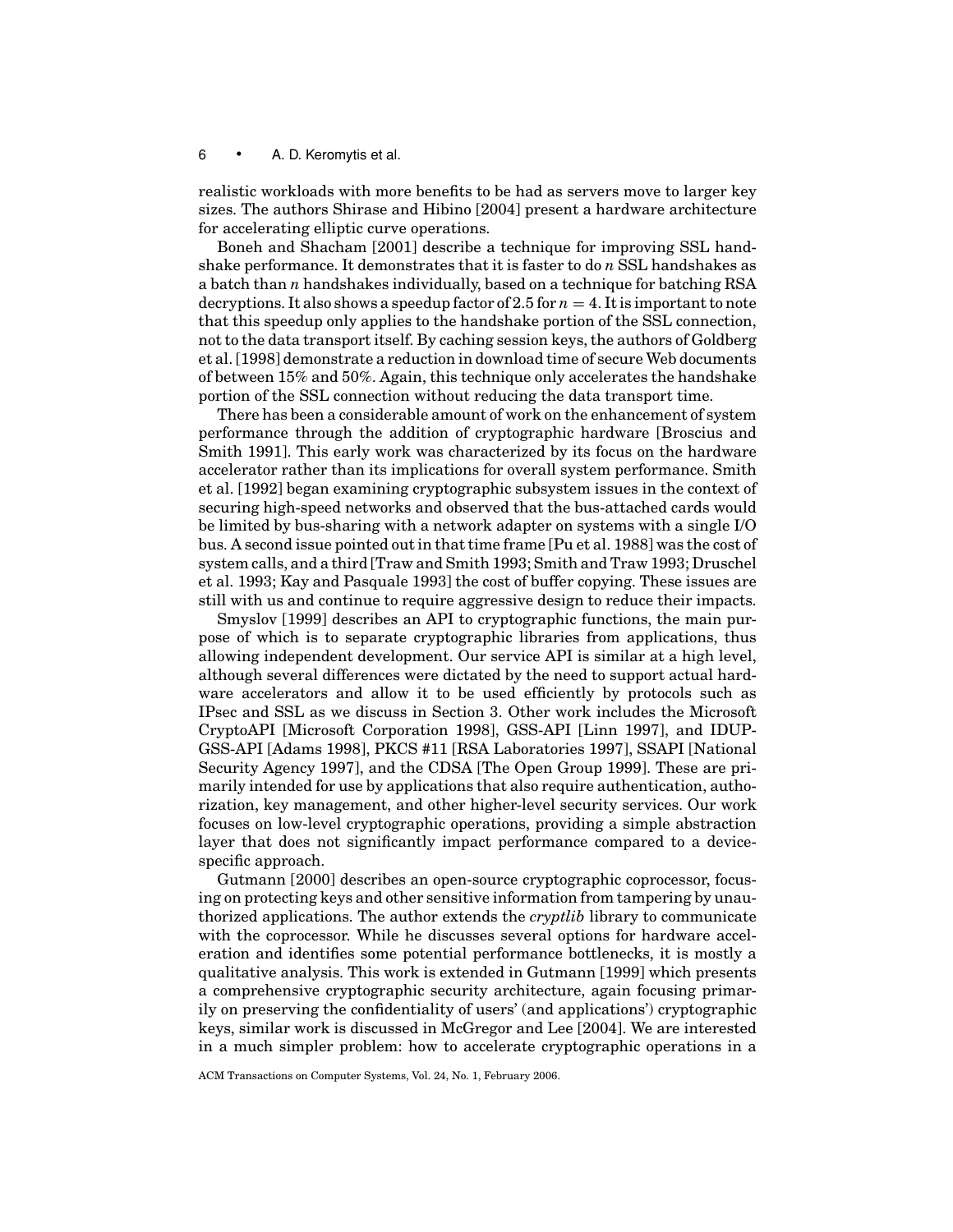

Cryptography As An Operating System Service: A Case Study • 7

Fig. 1. The OpenBSD cryptographic framework structure.

general purpose operating system using hardware available in the market and with minimal modifications to the kernel, libraries, and applications.

NetBSD uses the *dmover* facility which provides an interface to hardwareassisted data movers. This can be used to copy data from one location in memory to another, clear a region of memory, fill a region of memory with a pattern, and perform simple operations on multiple regions of memory such as XOR without intervention by the CPU.

# 3. THE CRYPTOGRAPHIC FRAMEWORK

The OpenBSD cryptographic framework (OCF), depicted in Figure 1, is an *asynchronous service virtualization* layer inside the kernel that provides uniform access to hardware cryptographic accelerator cards. The OCF implements two APIs for use by other kernel subsystems, one for use by *consumers* (other kernel subsystems) and another for use by *producers* (crypto-card device drivers). The OCF supports two classes of algorithms: symmetric (e.g., DES, AES, keyed-MD5, HMAC-SHA1) and asymmetric (e.g., RSA, DSA).

Symmetric-algorithm<sup>3</sup> (e.g., DES, AES, MD5, compression algorithms, etc.) operations are built around the concept of the *session* since such algorithms

<sup>3</sup>Technically, hash functions such as MD5 and compression algorithms such as LZS are not symmetric (key) algorithms. We group them with algorithms such as AES and DES for simplicity in our discussion and because most hardware accelerators use the same API for all such algorithms.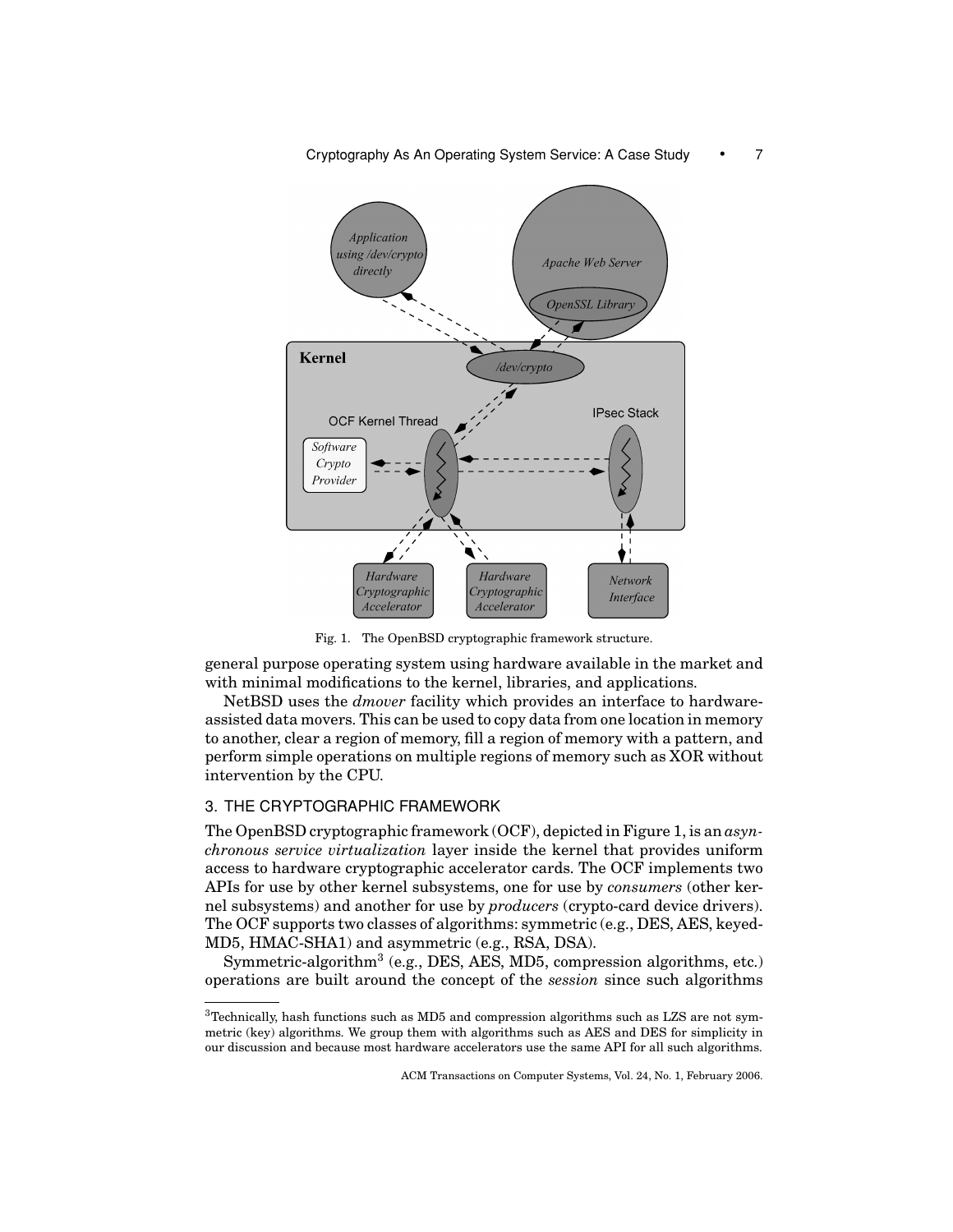are typically used for bulk-data processing, and we wanted to take advantage of the session-caching features available in many accelerators. Asymmetric algorithms are implemented as individual operations: no session caching is performed. Session creation and teardown are synchronous operations.

The producer API allows a driver to register with the OCF the various algorithms it supports and any other device characteristics (e.g., support for algorithm chaining, built-in random number generation, etc.). The device driver also registers four callback functions that the OCF uses to initialize, use, and teardown symmetric-algorithm sessions and to issue asymmetric-algorithm requests. The drivers can also selectively deregister algorithms or remove themselves from the OCF (e.g., when a PCMCIA card is ejected). Any sessions using the defunct driver (or algorithm) are migrated to other cards on an on-demand basis (i.e., as the next request for that session arrives). Registration and deregistration can occur at any time; typical device drivers do so at system initialization time. Drivers notify the OCF as individual requests are completed by the accelerators. A brief description of the API is given in Appendix A.

In addition to any hardware drivers, a software-crypto pseudodriver registers a number of symmetric-key algorithms when the system boots. The pseudodriver acts as a last-resort provider of crypto services; any suitable hardware accelerator will be treated preferably. However, the kernel does not implement asymmetric algorithms in software for performance reasons; we shall see in Section 4.2 how we handle these. Using a generic API for crypto drivers allows us to easily add support for new cards. We briefly discuss these drivers in Section 3.1.

To use the OCF, consumers first create a session with the OCF, specifying the algorithm(s) to use, mode of operation (e.g., CBC, HMAC, etc.), cryptographic keys, initialization vectors, and number of rounds (for variable-round algorithms). The OCF supports algorithm-chaining, that is, performing encryption and integrity protection in one operation. Such combined operations are used by practically all data transfer security protocols. At session-creation time, the OCF determines which card to use based on its capabilities and creates a session by calling its *newsession* method provided at device registration time. When the session is not needed, the OCF frees any allocated resources.

For the actual encryption/decryption, consumers pass to the OCF the data to be processed, a copy of the parameters used to initialize the session, consumer provided opaque data, and a callback function. The data can be provided in the form of *mbufs* (linked lists of data buffers used by the network subsystem to store packets) or as a collection of potentially noncontiguous memory blocks (which subsumes the case of a single contiguous data buffer). Although *mbufs* are a special case of noncontiguous memory blocks, we added special support to allow for some processing optimizations when using software cryptography. Furthermore, the issuer of a request can specify whether encryption should be done in place, or if the encrypted data must be returned on a separate buffer. Various offsets indicate where to start and end the encryption, where to place the message authentication code (MAC), and where to find the initialization vector (if already present on the buffer) or where to write it on the output buffer.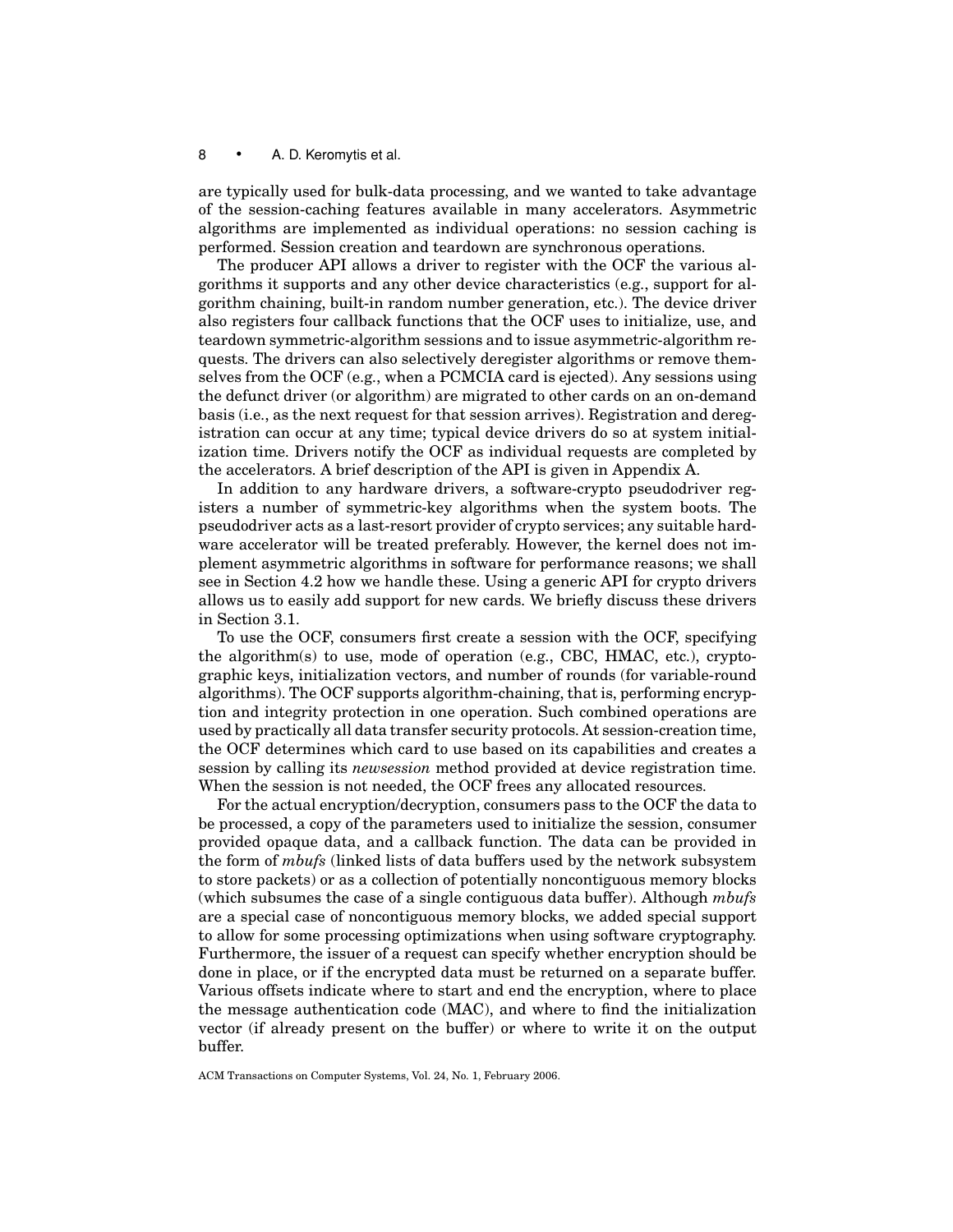The request is queued, and the OCF API routine immediately returns to the consumer. The *crypto* kernel thread is periodically invoked by the scheduler and dispatches all pending requests to the appropriate producers. It also handles all completed requests by calling the specified callback functions. It then returns to sleep, waiting for more requests. As a result of the OpenBSD kernel architecture (common in most non-SMP kernels), the thread is not preemptable by user processes, although hardware interrupts are still handled. Currently, the thread must operate at a high priority to avoid synchronization problems. When using the software pseudodriver, this can cause significant latency in application scheduling and in low-priority kernel operations, although the same problem manifested before the migration to OCF when encryption was done in-band with IPsec packet processing.

Once the request is processed, the crypto thread calls the consumer supplied callback routine. If an error has occurred, the callback is responsible for any corrective action. Session migration is implemented by recreating the session using the initial session parameters which accompany all requests as we already mentioned. A specific error  $\text{code}^4$  is indicated to the callback routine which reissues the request after recording the new session number to be used so that subsequent requests are correctly routed. Including the initialization data in each request also allows us to easily integrate cards that do not support the concept of session: the driver simply passes all necessary information (data, algorithm descriptions, and keys) to the card with each request. The opaque data are simply passed back to the consumer unmodified by the OCF; they are used to maintain any additional information for the consumer that is relevant to the request. We shall see an example in Section 4.1.

Asymmetric operations are handled similarly, albeit without support for the concept of session. The parameters in this case include an array of parameters, containing the algorithm-specific big-integers.

When multiple producers implement the same algorithms, the OCF can loadbalance sessions across them. This is currently implemented by simply keeping track of the number of sessions active on each producer. At session setup, the OCF picks the producer with the smallest number of active sessions. The software pseudodriver is currently never used in load-balancing. We evaluate the effectiveness of this simple scheme in Section 5.4. We discuss possible future improvements in Section 6.4.

## 3.1 Device Drivers

The drivers for the various crypto devices must be able to cope with a wide variety of hardware design decisions (and bugs) made by the manufacturers. These drivers register the algorithms supported by the device and export the appropriate callback functions to the OCF.

The *hifn* driver supports the Hifn 7751, 7811, and 7951 chips and contains around 3,000 lines of code and definitions. The driver supports the symmetric operations and hashes available on all these chips. Additionally, it supports the random-number generators available on the 7811 and 7951, but does not

<sup>4</sup>The symbolic code **EAGAIN** is used for this purpose.

ACM Transactions on Computer Systems, Vol. 24, No. 1, February 2006.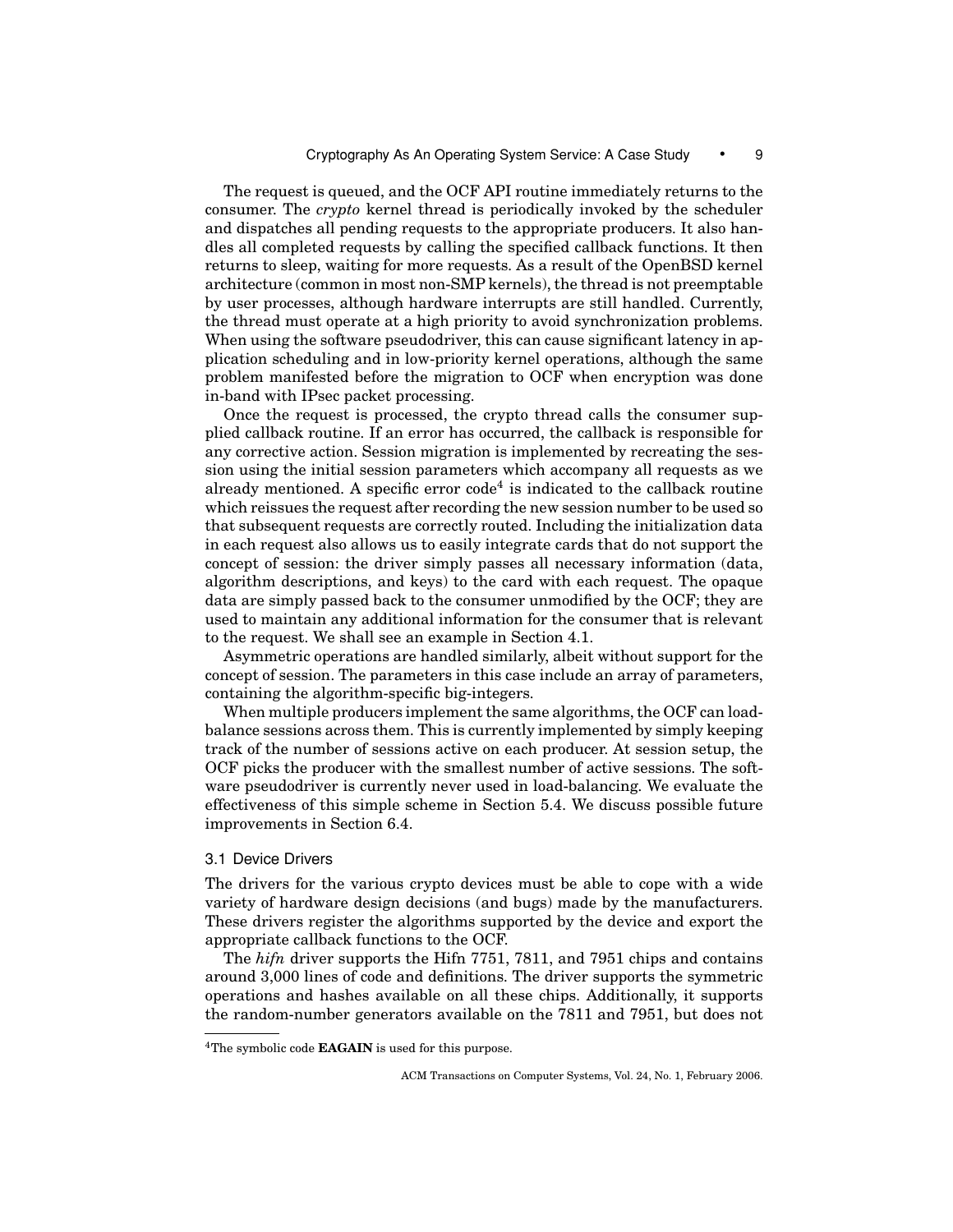support the public key unit on the 7951; the latter was clearly designed for SSL server implementations as it requires a large amount of CPU-intensive initialization which can be precomputed and used repeatedly on a server but not a client. All these chips support copying-through header and trailer data to the destination buffer and include full support for scatter-gather I/O. Unfortunately, there is no easy way to coalesce interrupts on this chip which generates one interrupt per operation, resulting in considerable system overhead<sup>5</sup>.

The *nofn* driver supports the Hifn 7814, 7851, and 7854 chips (also known as HIPP1 packet processors). Currently, there is no support for the symmetric unit on these chips. Fitting these into the current framework is not currently done because they are designed to replace almost all of the IPsec processing (IV generation, MAC checking, replay window handling, etc.). In the future, we intend to add support for the IPsec unit by adding a combined class algorithm and checking for this in IPsec. On the other hand, the public-key unit is almost exactly the same as the Hifn 6500 described in the following.

The *lofn* driver supports the Hifn 6500 chip which contains a public-key unit and a random-number generator. This chip is essentially a simple big-number arithmetic logic unit (i.e., it is an ALU capable of performing operations on 1024-bit registers). Unlike all of the other chips, the 6500 is not a bus-master (i.e., has no support for DMA); instead, registers exist within its PCI memorymapped address space. Because of the expense of modular exponentiations, the somewhat higher overhead of writes to these I/O addresses is still small compared to doing the exponentiation in software.

The *ubsec* driver which supports the Broadcom 5801, 5802, 5805, 5820, 5821, and 5822 chips, consists of slightly less than 3,000 lines of code and definitions. The symmetric-crypto units on all of the chips are very similar, but the 580*x* series and 582*x* series require different formatting for the big numbers on the asymmetric unit. These chips support interrupt coalescing by chaining several commands together and scatter-gather I/O. Unlike Hifn, these chips do not poll main memory.

We have a variety of other device drivers in various stages of completion. We are aware of other and more modern products from a variety of vendors which we hope to support in the future.

## 4. USE OF THE OCF IN OPENBSD

In this section, we discuss how we extended parts of OpenBSD to make use of the OCF services.

# 4.1 IPsec

The IP Security (IPsec) Architecture [Kent and Atkinson 1998], as specified by the Internet Engineering Task Force (IETF), is comprised of a set of protocols that provide data integrity, confidentiality, replay protection, and authentication at the network layer. The data encryption/authentication protocols, AH

<sup>&</sup>lt;sup>5</sup>Another important detail is that all of the Hifn symmetric crypto chips poll their descriptor rings in main memory for data to process.

ACM Transactions on Computer Systems, Vol. 24, No. 1, February 2006.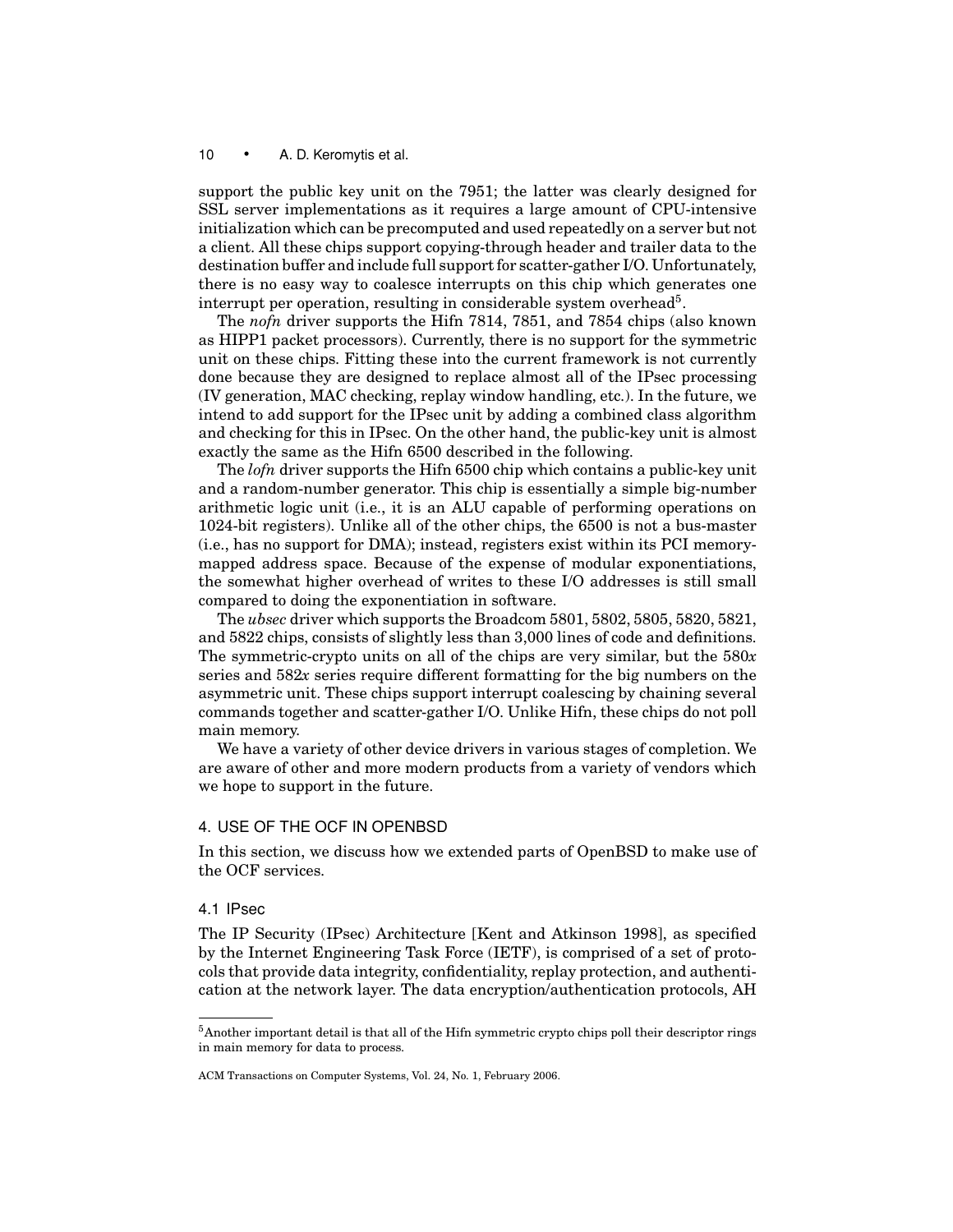and ESP, reside at the lowest level of the IPsec architecture. These are the wire protocols, used for encapsulating the IP packets to be protected. They simply provide a format for the encapsulation; the details of the bit layout are not particularly important for the purposes of this article. Outgoing packets are authenticated, encrypted, and encapsulated just before being transmitted, and incoming packets are decapsulated, verified, and decrypted immediately upon receipt. These protocols are typically implemented inside the kernel for performance and security reasons.

IPsec was the first consumer of the OCF services. The original implementation of the OpenBSD IPsec was described in Keromytis et al. [1997]. Here, we give a brief overview and then describe the modifications we had to make to it to enable it to use of the OCF.

In the OpenBSD kernel, IPsec is implemented as a pair of protocols sitting on top of IP. Thus, incoming IPsec packets destined to the local host are processed by the appropriate IPsec protocol through the protocol switch structure used for all protocols (e.g., TCP and UDP). The selection of the appropriate protocol is based on the protocol number in the IP header. The SA needed to process the packet is found in an in-kernel database using information retrieved from the packet itself. Once the packet has been correctly processed (decrypted, integrity-validated, etc.), it is requeued for further processing by the IP module accompanied by additional information (such as the fact that it was received under a specific SA) for use by higher-level protocols and the socket layer.

Outgoing packets require somewhat different processing. When a packet is handed to the IP module for transmission, a lookup is made in the Security Policy Database (SPD) to determine whether that packet needs to be processed by IPsec. The decision is made based on the source/destination addresses, transport protocol, and port numbers. If IPsec processing is needed, the lookup will also specify what type of SA(s) to use for IPsec processing of the packet. If no suitable SA exists, the key-management daemon is notified to acquire one. Otherwise, the packet is processed by IPsec and requeued for transmission. The packet also carries an indication as to what IPsec processing has already occurred to it in order to avoid processing loops. In the original IPsec implementation, all cryptographic operations were done in-band with packet processing. This meant that a lot of time was spent performing symmetric-key encryption in the kernel.

To make use of the OCF, we split the input and output processing paths. For example, let us consider the case where the kernel determines (by consulting the SPD) that a packet must be IPsec-protected. After handling generic IPsec encapsulation issues, this routine calls the appropriate wire protocol output routine. In the ESP protocol processing, the original processing routine was broken up into two routines, *esp output()* and *esp output cb()*. The former does all the data marshaling and ESP header manipulation, constructs a crypto request, passes it to the OCF, and simply returns. Execution returns to the network stack (where the decision to apply IPsec was made) with an indication that the operation was successful.

Once the OCF processes the request, it calls *esp output cb()*, a pointer to which is included in the request itself. The callback routine completes the ESP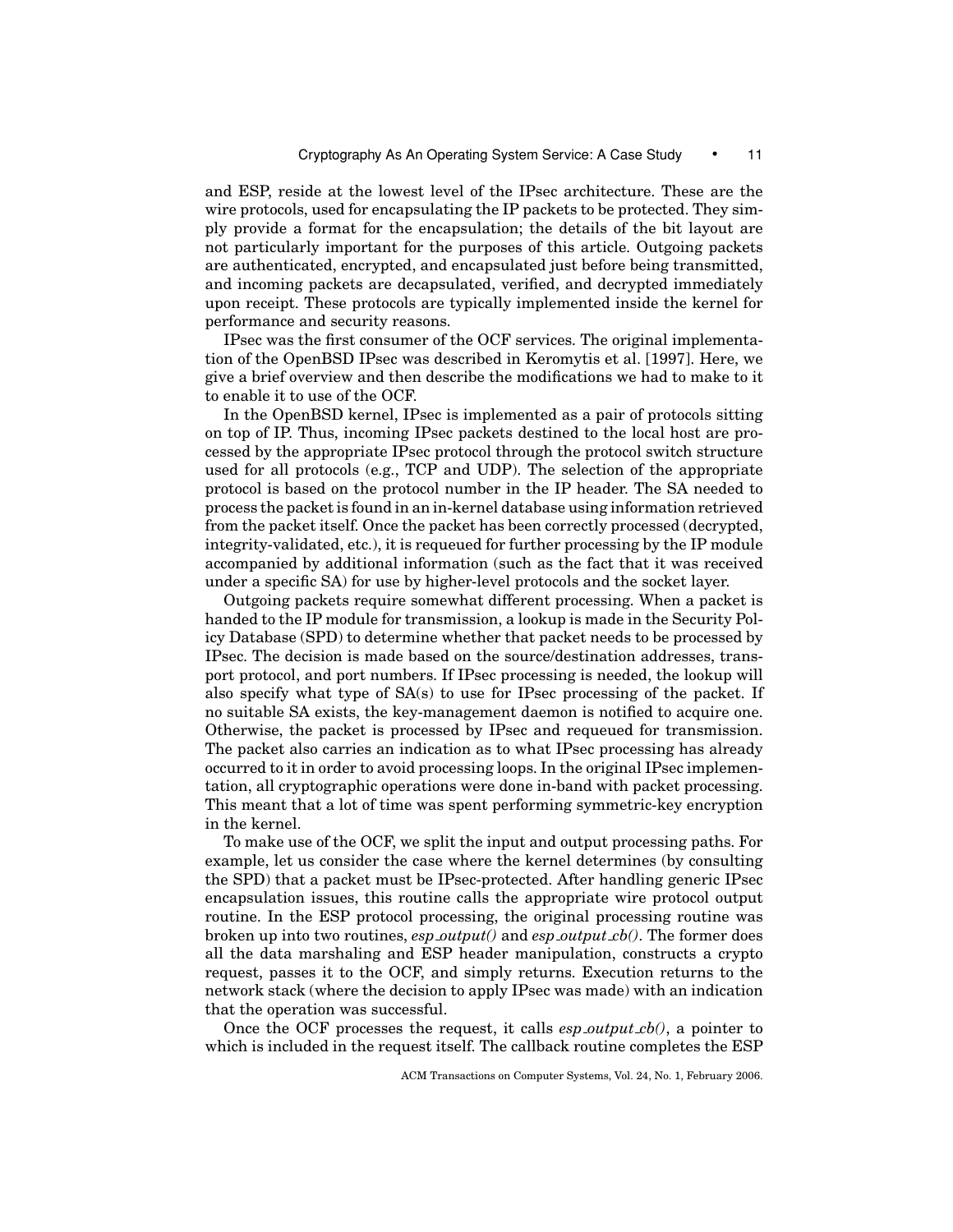protocol processing by checking for any errors in the crypto processing (requeuing the request if the OCF indicated so), completes IPsec bookkeeping, and requeues the packet for transmission. The network stack will then perform a new SPD lookup (making sure no IPsec loops occur by examining the list of SAs that have been already applied to the packet). If necessary, the output processing cycle will occur again. Eventually, the kernel will pass the packet to a network driver for actual transmission.

The cases for output AH and IPcomp processing are similar. Input processing is also similar. The kernel first locates the appropriate SA in the kernel SA database and calls the IPsec routine that validates the ESP header fields, constructs a crypto request, passes it to the OCF and returns. Once the request is processed, the OCF will call the corresponding callback routine which will verify the packet integrity (by comparing the value on the packet with that computed by the accelerator), remove the ESP header, perform further sanity and security checks on the decrypted packet, and requeue it for further processing by the IP layer. AH and IPcomp input processing is similar as is the case of IPsec over IPv6.

Input ESP and AH processing offer one example of use of the opaque data passed with each crypto request discussed in Section 3. All the cryptographic accelerators that support message authentication (MAC) algorithms only offer a forward-compute mode. That is, the card can only compute the MAC on the packet, and it is up to the operating system to verify its validity by comparing it with the received value. Thus, we use the opaque data to store the MAC value from the packet and instruct the OCF to write the new MAC value in the appropriate location in the packet—the operation is exactly the same as the output case. In the callbacks, we simply do a bytewise comparison of the computed value (stored on the packet) and the received value (stored as opaque data in the request itself).

While the code was not very complicated, there were several minor headaches as a result of this asynchronous processing model. For example, one problem was communicating MTU information through arbitrarily many IPsec SAs to the TCP layer so as to correctly fragment application data and avoid fragmentation at the IP layer. We could not simply update the appropriate data structures with the correct MTU value after the packet had been encapsulated once since we could not peek inside the encryption. Fortunately, we keep a record of which SAs have been applied to a packet during input and output processing. Thus, on receipt of the appropriate ICMP message, or when the IP layer indicates that the packet is too large to be transmitted without fragmentation, the list of SAs is traversed and each SA is updated with the correct MTU value based on its position in the SA chain (i.e., the first SA on output will advertise a smaller MTU than the last one, the difference is the ESP headers and encryption padding). The next packet that tries to traverse the chain will encounter a correct MTU value.

## 4.2 /dev/crypto

Building on our experience with the IPsec implementation, we turn our attention to exporting the OCF services to user-level applications. A */dev/crypto*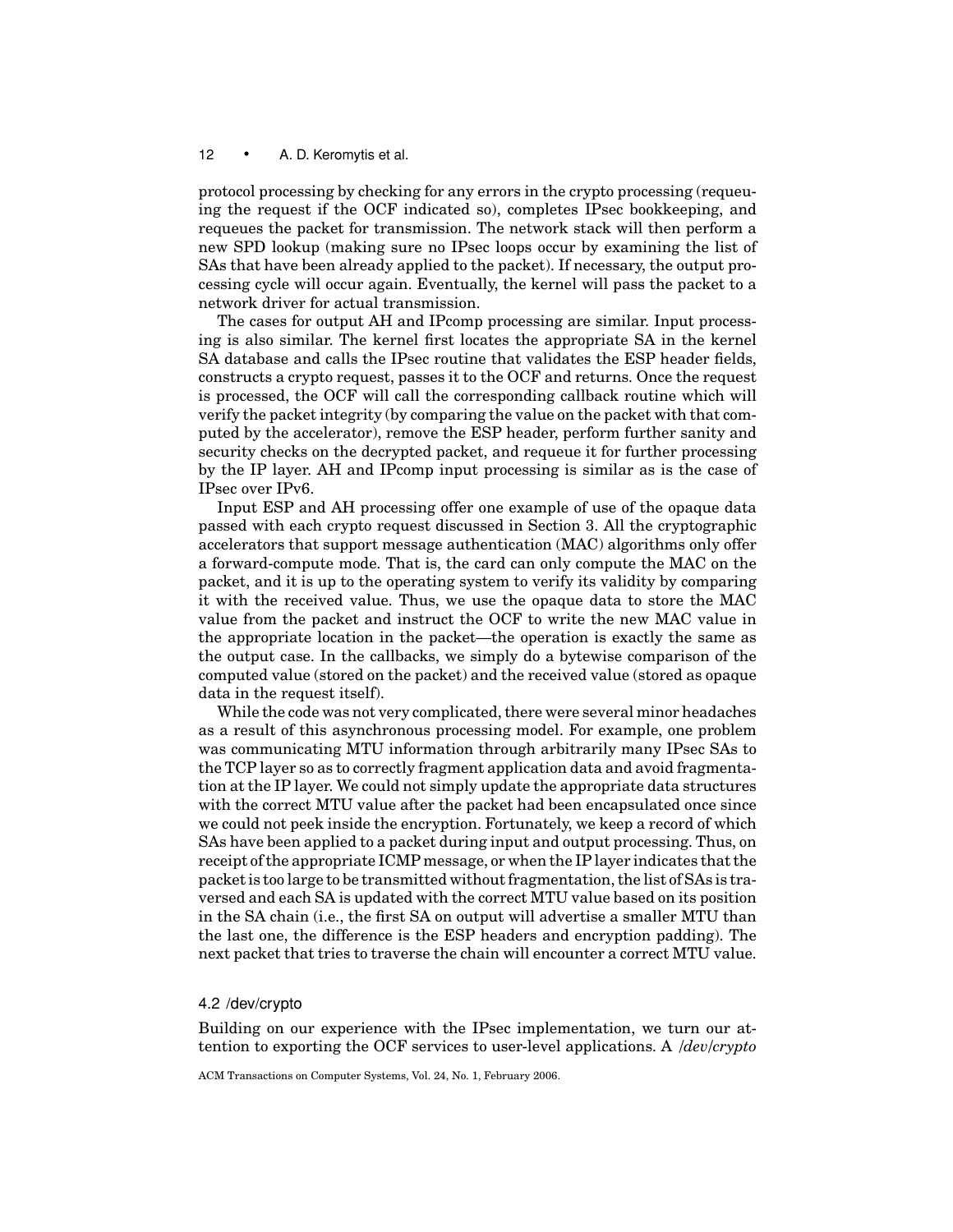device driver exists which abstracts all the OCF functionality and provides a command set that can be used by OpenSSL (or any other software that uses */dev/crypto* directly).

The interface exported through */dev/crypto* is based on *ioctl()* calls and is thus fully synchronous (i.e., applications can only have one request pending)—in the future, we intend to allow processes to issue multiple requests. Both symmetric and asymmetric operations are permitted using this framework; we will first describe the symmetric component.

Similar to the underlying OCF, this uses a session-based model since the general case assumes that keys will be reused for a sequence of operations. After opening the */dev/crypto* device and gaining a file descriptor *fd*, the caller requests that a new session be created for a certain cryptographic operation and specifies all related parameters (e.g., keys). Similar to the OCF, a single session supports both a cipher and a MAC as we are simply exporting the same functionality available to the kernel. The kernel returns a session identifier that can then be reused repeatedly for subsequent operations. When the session is no longer needed, it can be revoked. Many sessions can be requested against a single file descriptor *fd*; all sessions follow a particular *fd* through *fork()* and *exec()* calls and are not otherwise visible to other processes. Obviously, the last *close()* on *fd* destroys all the sessions.

If the request cannot be satisfied using hardware accelerators, the kernel will return a specific error code<sup>6</sup> so that the caller can fall back to a software implementation. We considered adding an *ioctl()* that describes the abilities of the available hardware, allowing an application to determine if the needed algorithm is supported by looking at a list. However, numerous other variables exist (key sizes, block sizes, alignment) which might be difficult to describe. For the time being, we have punted on this issue. However, when first called, the OpenSSL engine will enumerate all OCF-supported algorithms. It does so by trying to create session for each algorithm it supports in software and caches the result. If an algorithm is not provided by the OCF, the library will use its software implementation (in reality, the kernel will admit that it supports cryptographic algorithms that it implements in software, and OpenSSL will make use of them as if they were implemented by hardware unless a systemwide configuration variable is set to prohibit this which is the default setting).

Once a session is established, blocks can be encrypted or decrypted using additional *ioctl() calls*. Each time this is used, the caller can specify a new IV or MAC information that they wish to fold into the operation. Input and output buffers are specified via separate pointers, but they can point to the same buffer for in-place encryption. Naturally, the data size provided by the caller must be rounded to the default block size of the algorithm being used. A data size limit of 262,140 bytes exists at the moment to hide a similar limit found in some chipsets. In the future, we may support larger blocks by splitting operations into smaller chunks.

The user level data blocks are copied into memory allocated inside the kernel address space. The OCF is then called to perform the operation using the

<sup>6</sup>The symbolic error code **EINVAL** is used.

ACM Transactions on Computer Systems, Vol. 24, No. 1, February 2006.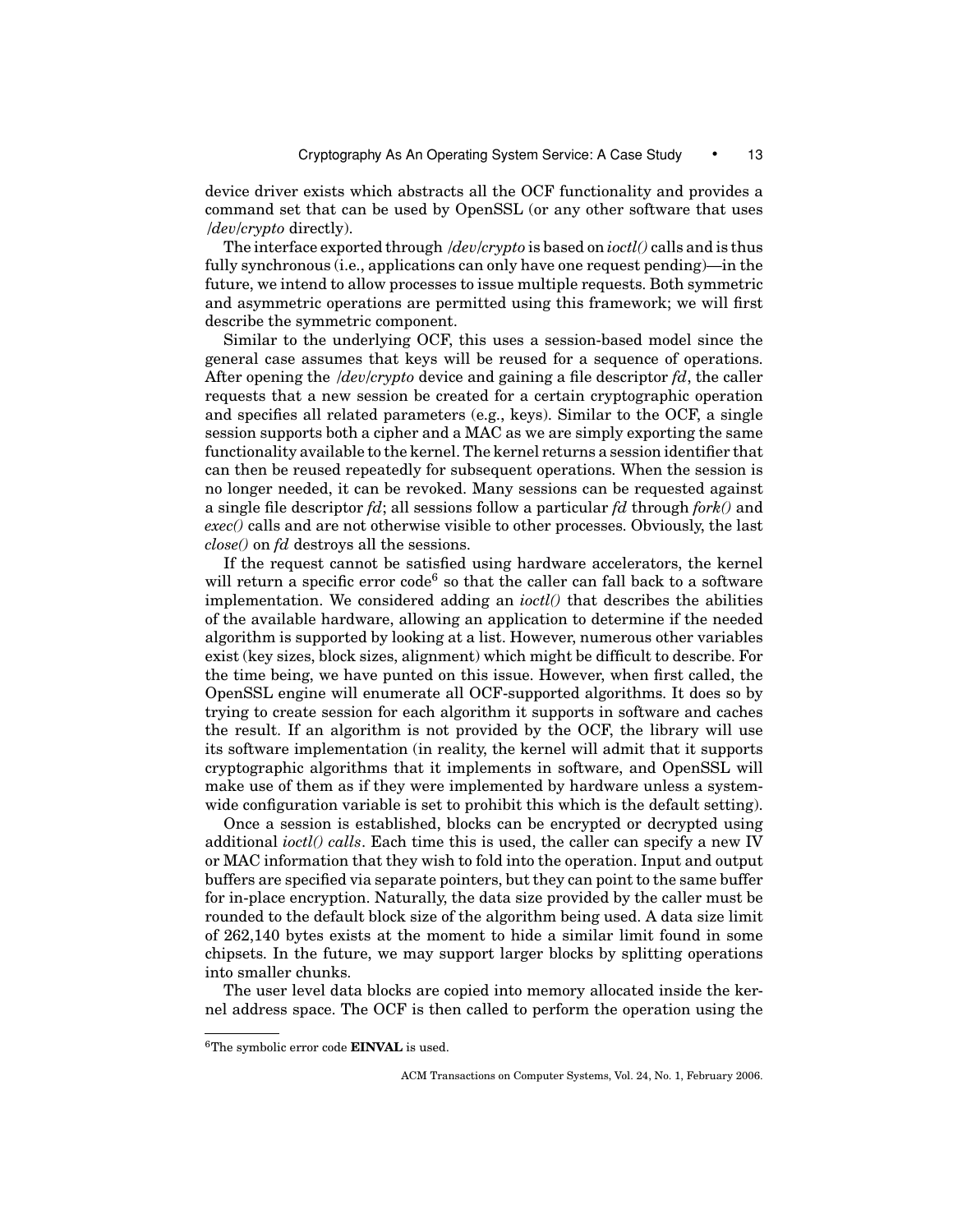initialization information stored in the application's */dev/crypto* session. If the operation is successful, the results are copied back to the application buffers. Obviously, the cost of these two copies is higher for larger block sizes as we shall see in Section 5.4. In the future, we hope to use page flipping for larger blocks when the kernel memory subsystem supports this.

For asymmetric operations, no session is required. A different *ioctl()* is used in an atomic fashion for each individual operation. Five operations are provided, supporting different versions of modular exponentiation (a building block for many public-key algorithms), DSA processing, and Diffie-Hellman computation. Each of these has an operation-specific number of input and output parameters which are always a packed byte array of big integers. The particular format we chose for these parameters makes it easy to interface to OpenSSL bignums and to most of the early hardware we had access to.

Presently, OpenBSD lacks cloning devices. Therefore a cumbersome procedure for opening */dev/crypto* must be followed. After the initial *open()* call, the caller must use *ioctl()* to retrieve a file descriptor (*fd*) to use, then perform all operations against this replacement *fd*. This replacement *fd* is a unique perprocess descriptor, while the initially-opened one would naturally be shared between all callers. Without such semantics, the *fork()* and *exit()* system calls do not exhibit the expected semantics with respect to file-descriptor inheritance and closing. Just as bad, we would end up with all processes able to see and use each other's keys. When cloning devices are implemented in OpenBSD, we will change the user-level code (mostly OpenSSL) to no longer use this complicated procedure, but the kernel will retain it for backward compatibility. While writing this code, we ran into numerous strange and difficult resource management issues for session teardown.

It should also be noted that applications using */dev/crypto* must ensure they use *ioctl()* with the *F SETFD* command on the crypto descriptor to ensure that the close-on-exec flag is set. Otherwise, child processes will inherit unwanted descriptors which is both a security and a resource exhaustion concern. resources (OCF sessions and kernel memory) may also be held for arbitrarily long periods of time, for example, when SSH spawns a new shell after a user login. This would result in starvation for other applications and/or the kernel.

4.2.1 *OpenSSL Enhancements.* In the past, programmers using OpenSSL (or its predecessor, SSLeay) directly called the generic crypto routines as they existed for each algorithm. More recently, programmers have been encouraged to use the EVP layer for dealing with symmetric algorithms. This provides a session-based model much like the */dev/crypto* layer described in the previous section. Applications like OpenSSH, *mod ssl* (the Apache SSL module we use) and *sendmail* have matured to use these interfaces.

Newer OpenSSL code bases contain an engine component. This allows asymmetric algorithms to be directed to a hardware driver; a number of stub functions are provided which typically interface with vendor-specific shared libraries to actually do the operation on the vendor's accelerator. Many of these subsystems interact badly and do not consider the effects of *chroot()* or other strange Unix behaviors, resulting in weak security models. Since we run Apache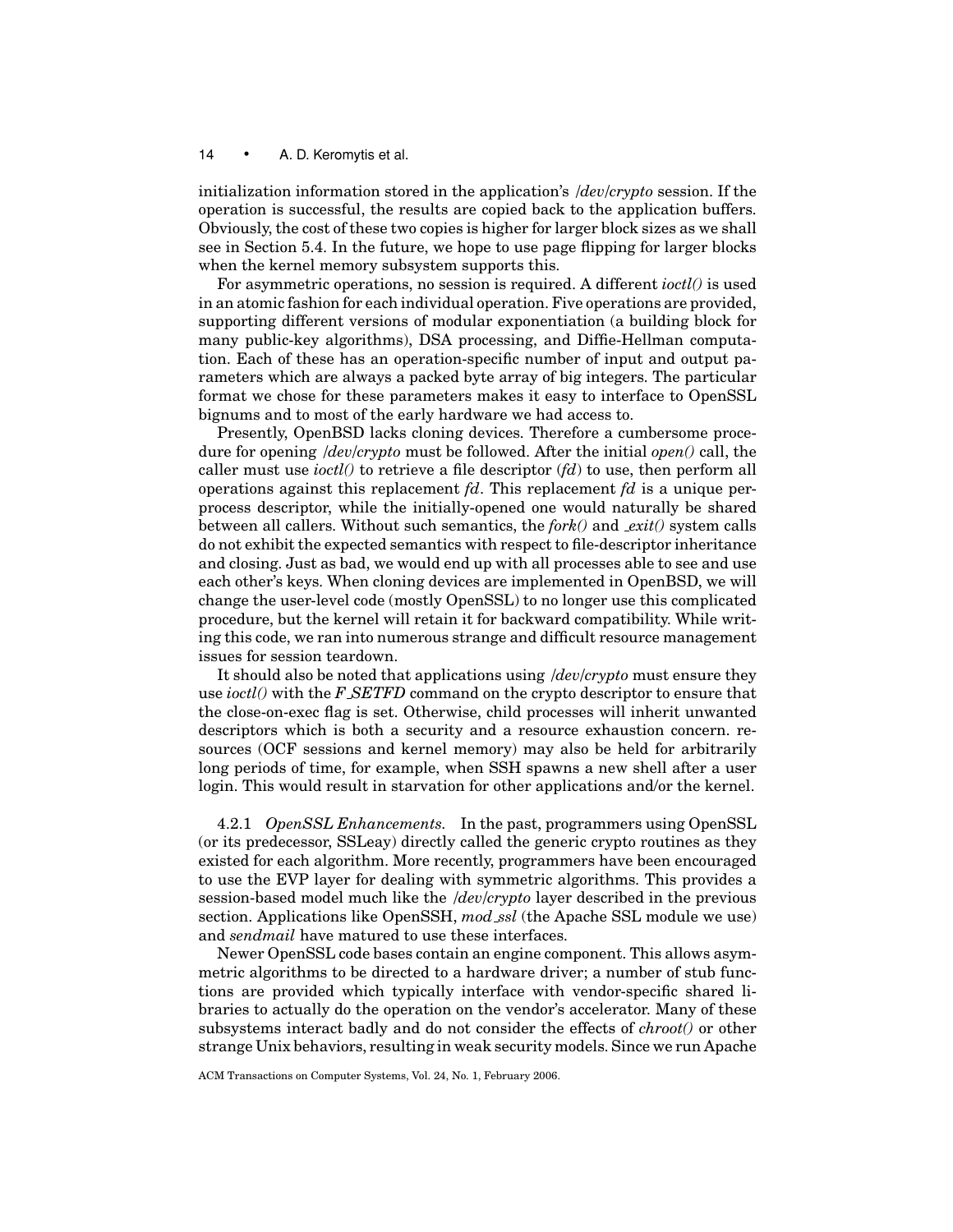in a *chroot()*'ed environment in which there exists no */dev/crypto* device, we modified it to perform all necessary initializations prior to being sandboxed. We wrote our own engine modules that interacts directly with */dev/crypto,* without any of these surprises. Symmetric operations from the EVP layer are directly mapped into OCF requests. One major weakness is that the EVP layer has no concept of bundling algorithms. Thus, protocols that use encryption and MAC on a message, such as TLS and SSH version 2, sequentially issue two separate requests to */dev/crypto* through the EVP layer, resulting in unnecessary context switches, data copying, and DMA transactions. Thus, the EVP layer currently does not pass MAC operations to the OCF.

Despite the existance of the direct */dev/crypto* interface, we believe that libraries such as OpenSSL will remain the main mechanism through which OCF is accessed for several reasons. First, the wide availability (and portability) of OpenSSL means that application developers are not locked into any specific operating system vendor interface. Second, developers need to anticipate that their software may operate in different environments with or without hardware accelerators. Using OpenSSL, such software can make use of cryptographic acceleration where available, while maintaining the ability to easily and transparently (for both developers and users) fall back on using the software implementation of the same algorithms. Finally, there exists considerable software that has already been written for OpenSSL; it is unrealistic to expect such software to be rewritten. Extending OpenSSL is a convenient way of allowing these applications to use the OCF transparently.

## 4.3 Swap and Filesystem Encryption

While OpenBSD supports swap-space encryption [Provos 2000] and the Transparent Cryptographic Filesystem (TCFS) [Gattaneo et al. 2001], neither of these currently utilize the OCF. There is no fundamental reason why this is the case, and we intend to convert them accordingly as time permits.

# 5. PERFORMANCE EVALUATION

In this section, we analyze the performance of the cryptographic framework. We have ran a series of micro-benchmarks that allowed us to determine the limits of the framework and potential directions for improvement. We use the OCF for simple cryptographic tasks, comparing different cryptographic accelerators with the case of pure software encryption, and provide a cost breakdown. We also attempt to quantify the benefits to be had by the system at large when offloading cryptographic operations to hardware accelerators. Furthermore, we evaluate the load-balancing feature of OCF by simultaneously using multiple accelerators on the same machine. Finally, we provide some indications on the gain in performance for cryptographic protocols that make use of the OCF; a more extensive analysis of the latter may be found in Miltchev et al. [2002].

#### 5.1 Testbed

For our tests, we use two identical machines. The machines have 1.4Ghz Pentium III processors on Tyan Thunder HEsl-T motherboards. These motherboards have three independent PCI buses: 32bit/33Mhz/5V, 64bit/66Mhz/5V,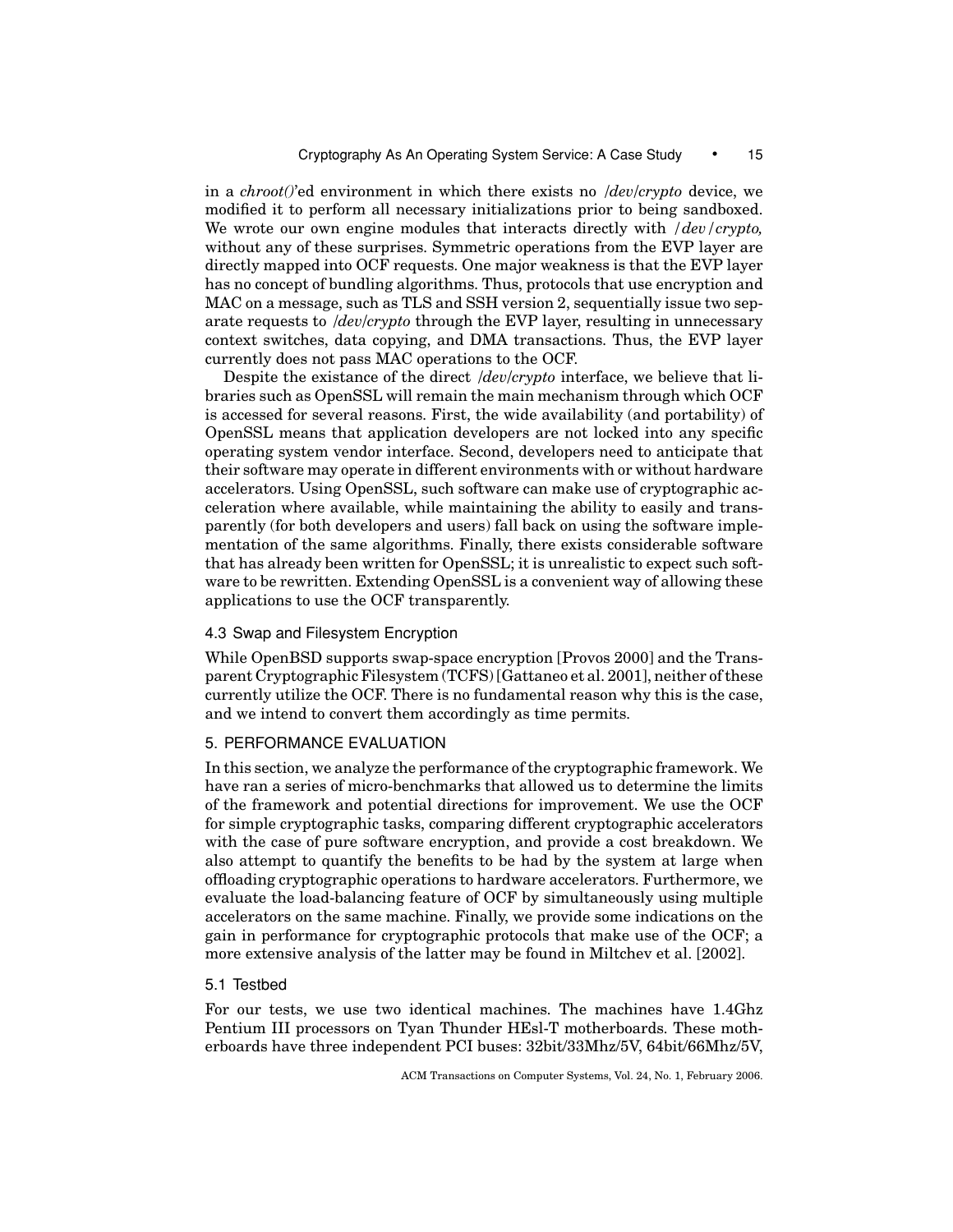and 64bit/66Mhz/3.3V. The boards use 512MB of 133Mhz registered SDRAM and are based on the ServerWorks HESL chipset. We placed the crypto card being tested either on the 64bit/66mhz/3.3V bus or the 32bit/33Mhz/5V bus as appropriate for the card. The crypto cards we used are:

- —Broadcom 5805 reference design board (32bit),
- —Broadcom 5820 reference design board (64bit),
- —GTGI XL-Crypt (based on the Hifn 7811 chip) (32bit),
- —NETSEC 7751 (based on the Hifn 7751 chip) (32bit),
- —Hifn 6500 reference design board (32bit),
- —Hifn 7814 reference design board (64bit).

The Hifn datasheet gives a peak performance for the 7751 chip of 62 Mbps for encryption and 110 Mbps decryption when using IPsec with 3DES/SHA1/LZS (LZS is a data compression algorithm). When the 3DES engine alone is used, both encryption and decryption throughput are 83 Mbps. Broadcom's Web site places the peak performance of the 5820 chip at 310 Mbps of 3DES-SHA1 when used in IPsec. Furthermore, they claim 800 1024-bit RSA signature computations per second. In mid-2003, the most expensive of these cards represented an investment of less than 20% of overall system price.

For network testing, we used SysKonnect 9843 multimode fiber 1-Gigabit Ethernet cards for all tasks except monitoring. No switches were used; instead, we connected the two hosts directly with fiber.

We used vanilla OpenBSD 3.3, with the default compiler settings for the kernel and applications. The GCC version we used (default with OpenBSD 3.3) was 2.95.3.

## 5.2 OCF Throughput

To determine the raw performance of OCF, we use a single-threaded program that repeatedly encrypts and decrypts a fixed amount of data with various symmetric key algorithms, using the */dev/crypto* interface. We run the test against all the hardware accelerators listed in the previous section as well as using the kernel-resident software implementation of the algorithms. We vary the amount of data to be processed per request across experiments. To measure the overhead of OCF without the cryptographic algorithms, we added to the kernel a *null* algorithm that simply returns the data to the caller without performing any processing. The results can be seen in Figure 2.

We can make several observations on this graph. First, even when no actual crypto is done, the ceiling of the throughput is surprisingly low for small-size operations (64 bytes). In this case, the measured cost consists of the overhead of system call invocation, argument validation, and crypto-thread scheduling. As larger buffers are passed to the kernel, the throughput increases dramatically despite the increasing cost of memory-copying larger buffers in and out of the kernel. When we use 1024-byte buffers, performance in the no encryption case jumps to 420 Mbps; for 8192-byte buffers, the framework peaks at about 600 Mbps.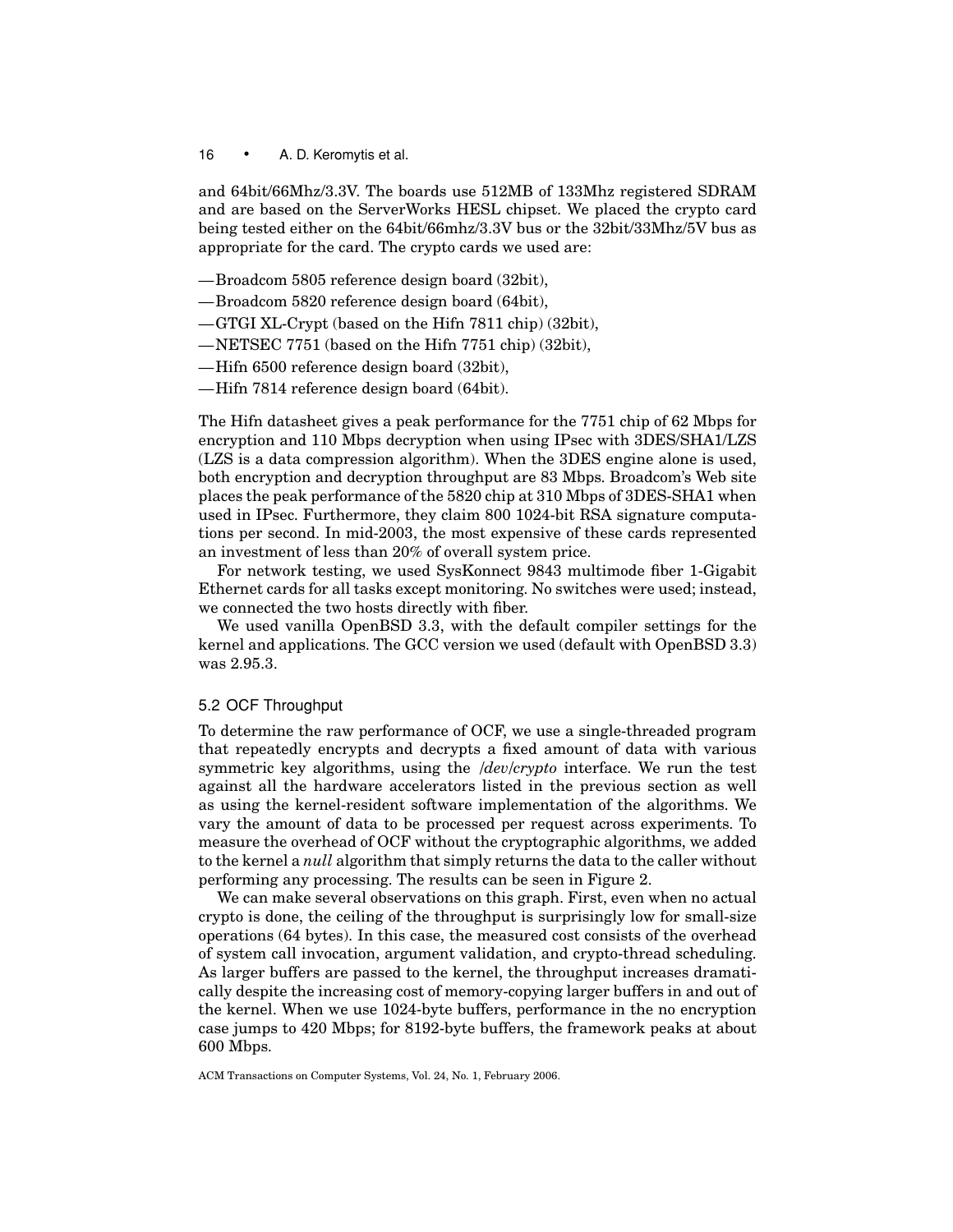

Fig. 2. Crypto-hardware performance. The *KERNEL-NULL* bar indicates use of the *null* encryption algorithm. The *KERNEL-DES* and *KERNEL-3DES* bars indicate use of the software DES and 3DES implementations in the kernel. The remaining bars indicate use of the various hardware accelerators. The vertical axis unit is Mbits/second.

Notice, however, that this peak corresponds to a single process issuing crypto requests. This process is blocked after each request, the scheduler contextswitches to the crypto thread (which was blocked waiting for requests), the *null* algorithm executes and the completed request is passed back to the */dev/crypto* driver which wakes up the blocked user-level process. If many processes are issuing requests, the crypto thread's request queue will contain multiple requests. When we run multiple processes, each will queue a request (and be blocked by */dev/crypto*); the crypto thread will process all these requests in a flurry of activity and cause all processes to wake up in synchrony. The crypto thread will then go back to sleep, while each of the processes will issue another request. This cycle repeats for the duration of the experiment. As a result, more processes using the OCF result in increased aggregate throughput, simultaneously increasing the average processing latency.

These buffer sizes are close to the typical sizes of requests issued by some of the most commonly used applications.

- —*SSH* keyboard input results in many small requests (so we are close to the 64-byte case); responses from the server are larger, but not considerably so. When X forwarding is used, we can occasionally get larger buffers.
- —*SCP/SFTP* issue larger requests; OpenSSH, a popular implementation, uses requests of 4KB.
- —*SSL/TLS* also issue large requests. The maximum size of an SSL record is 16KB, but can be less if (optional) compression is used.
- —*IPsec* processes packets at the network layer. Such traffic is trimodal [Claffy et al. 1998]: about 40% of packets are 40–60 bytes (the vast majority of these are being TCP acknowledgments), with the remainder split between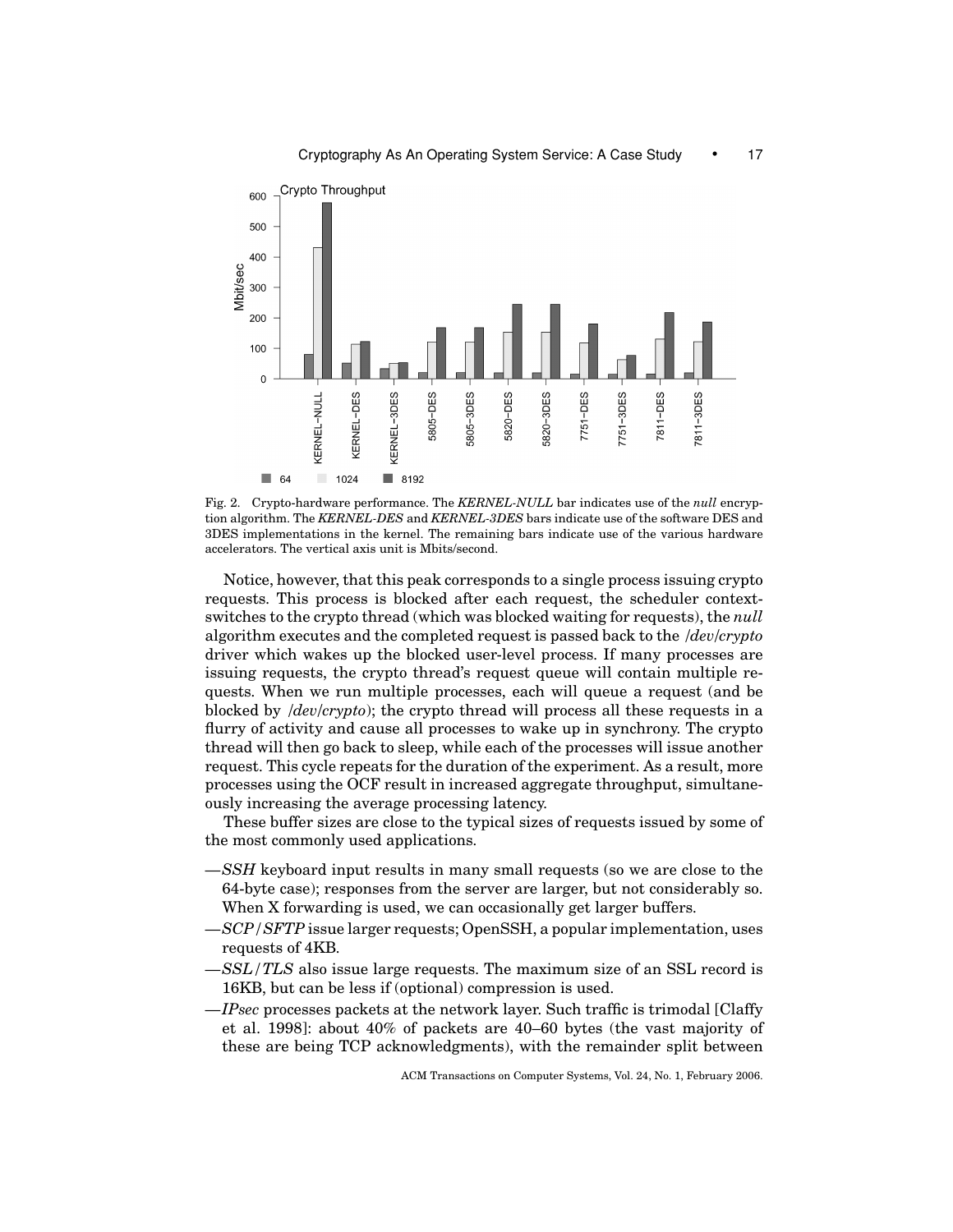576 bytes (TCP MSS when no Path MTU Discovery is used) and 1460 bytes (when Path MTU Discovery is used).

When we use real cryptographic algorithms, we notice that the performance of DES done in software is close to that of no encryption for small packet sizes; even 3DES performance is just half of the no encryption case. If we use larger buffer sizes, the performance of software crypto done in the kernel (the KERNEL-∗ labeled bars) degrades rapidly. When we use hardware accelerators, we notice two different trends. For small buffers, the performance degrades with respect to the software case. This indicates that the additive costs of system call invocation, OCF processing, and the 2 PCI transactions (to/from the crypto cards) dominate the cost of doing crypto. However, as we move to larger buffer sizes, performance quickly improves as these overheads are amortized over larger buffers despite the fact that more data has to be copied in and out of the kernel and over the PCI bus. Thus, to improve the performance of the system when applications issue large numbers of small requests, either request-batching should be done, a faster processor should be used, or the number of user/kernel crossings should be minimized. When larger buffers are being processed, it pays to use some cryptographic accelerators, although not all such cards are equal in terms of performance.

Notice that the performance of DES and 3DES is the same in each of the 5805 and 5820 cards these cards really implement only 3DES in Encrypt-Decrypt-Encrypt (EDE) mode and emulate DES by loading the same key in one of the Encrypt and the Decrypt engines (effectively canceling each other out). In contrast, the 7751 seems to implement two separate crypto engines for DES and 3DES, or uses a shortcut in its 3DES engine. The 7811 seems to implement different engines as well, but the performance difference between the two is not as pronounced.

Similarly, we measure the performance of OCF for public-key operations. In this case, there are no kernel-resident software public-key algorithms. We count the number of RSA signature generations and verifications per second, for different accelerators and key sizes (512 to 4096 bits as supported by of the each cards). The results are shown in Figures 3 and 6. Similar results are shown for the DSA algorithm in Figures 4 and 5.

The Hifn 6500 and 7814 are geared more towards slower, embedded applications so the fact that their performance is considerably worse than software is not surprising. The number of verifications is much larger than the number of signature generations in unit time. This is because, as with most crypto libraries, OpenSSL opts for small values for the public part of the RSA key (typically,  $2^{16} + 1$ ) and correspondingly large values for the private key. This causes the public-key operations (encryption and verification) to be much faster than the private-key operations even though they are, in principle, the same operation (modular exponentiation).

Another interesting observation is that the RSA sign throughput is higher in the software case (see Figure 3). This happens because the CPU on the cryptocard is slower than the host CPU and optimized for bit operations which is as useful for public-key cryptography. So the anomaly in Figure 3 is actually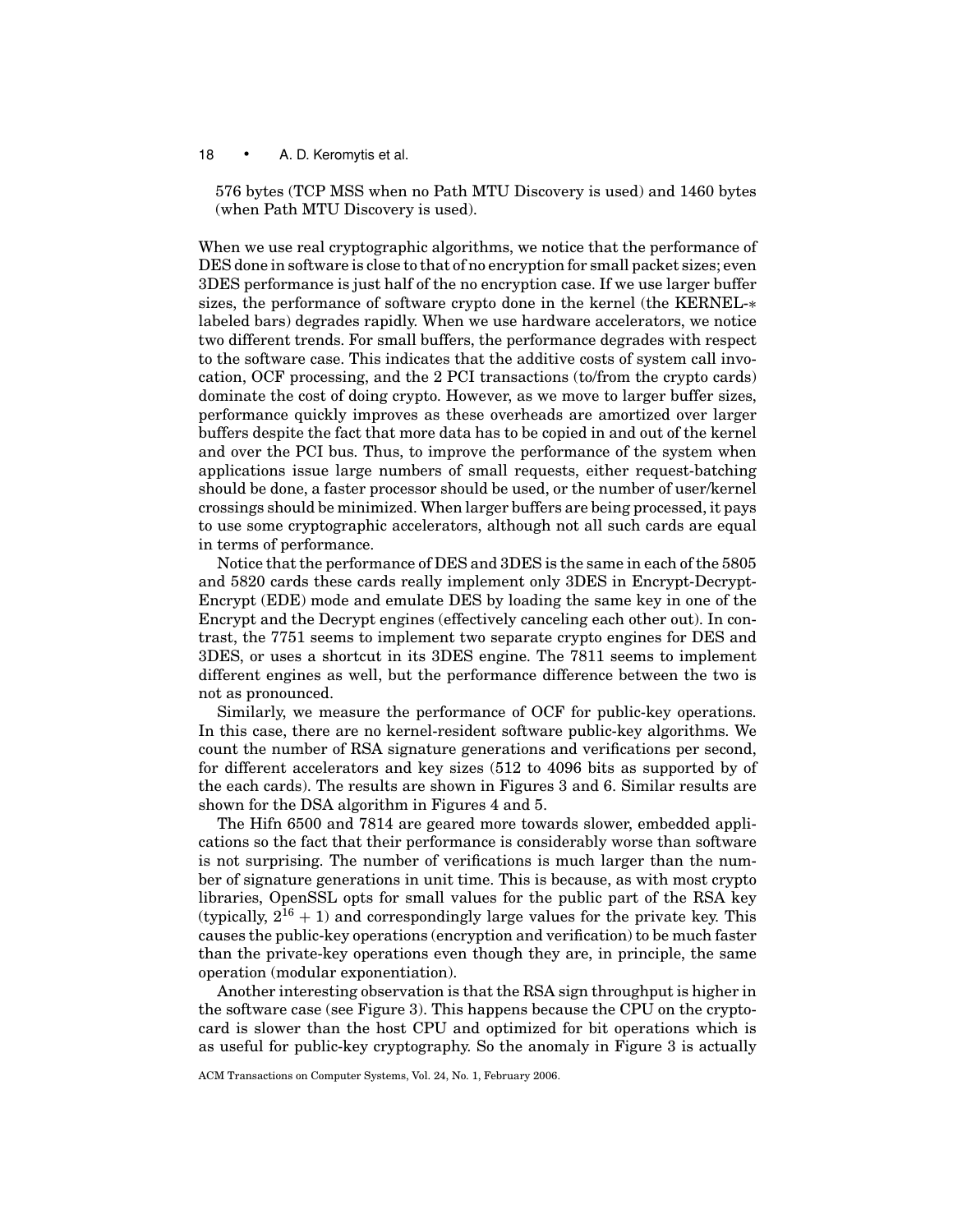

Fig. 3. RSA signature generation. The horizontal axis indicates the modulus size in bits. The vertical axis indicates the number of operations per second. Note that none of the hardware accelerators supports 4096-bit keys; we give the software case for completeness.



Fig. 4. DSA signature generation. For each cryptographic accelerator, we tested with two modulus sizes, 512 and 1024 bits; respectively. The vertical axis indicates number of operations per second.

expected. However, as we mentioned in Section 5.1, Broadcom claims that the 5820 can perform 800 RSA signature operations per second with 1024-bit keys. In our case, we only see slightly over 100. There are two explanations for this. First, we are underutilizing the 5820: there is only one thread issuing RSA sign operations which is blocked waiting termination of each request. Once the card computes the signature, it has to wait for the crypto framework to wake up the blocked process, then for the scheduler to context-switch to it and the process to issue an *ioctl()* call to get the results and then another *ioctl()* call to issue the next request which is placed on the crypto thread's queue. Finally, the scheduler has to context-switch to the crypto thread. During all this time, the accelerator is idle since there is no other process using it. The second reason for the higher vendor-stated performance is that the tests they performed used the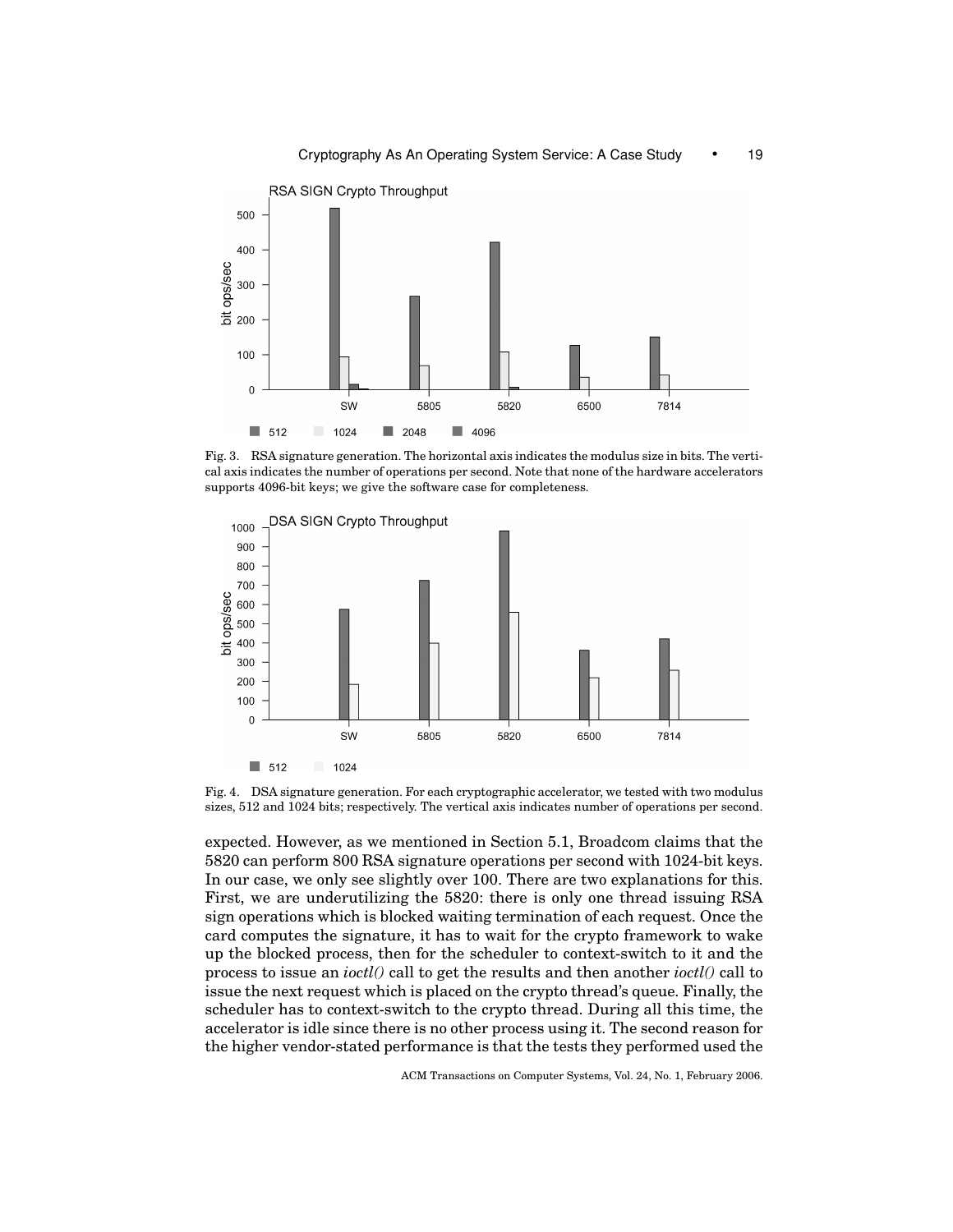



Fig. 5. DSA signature verification. For each cryptographic accelerator, we tested with two modulus sizes, 512 and 1024 bits, respectively. The vertical axis indicates number of operations per second.



Fig. 6. RSA signature verification. The horizontal axis indicates the modulus size in bits. The vertical axis indicates operations per second. Note that none of the accelerators supports 4096-bit keys; we give the software case for completeness.

CRT parameters for the RSA operations which make RSA processing considerably faster. However, for implementation reasons, our OpenSSL engine does not use CRT parameters yet.

## 5.3 System-Wide Effects

To determine the system-wide benefits of offloading cryptographic processing, we run multiple threads (up to 24) of the *openssl speed* benchmark with various algorithms, while, at the same time, we run a simple CPU-intensive job. The CPU hog process consists of a small program that performs  $2^{32}$  function calls, each function call performing an integer-multiply operation. The elapsed time for the CPU hog process was recorded for each (algorithm, number of threads) tuple. As we see in Figure 7, the crypto accelerators very effectively eliminate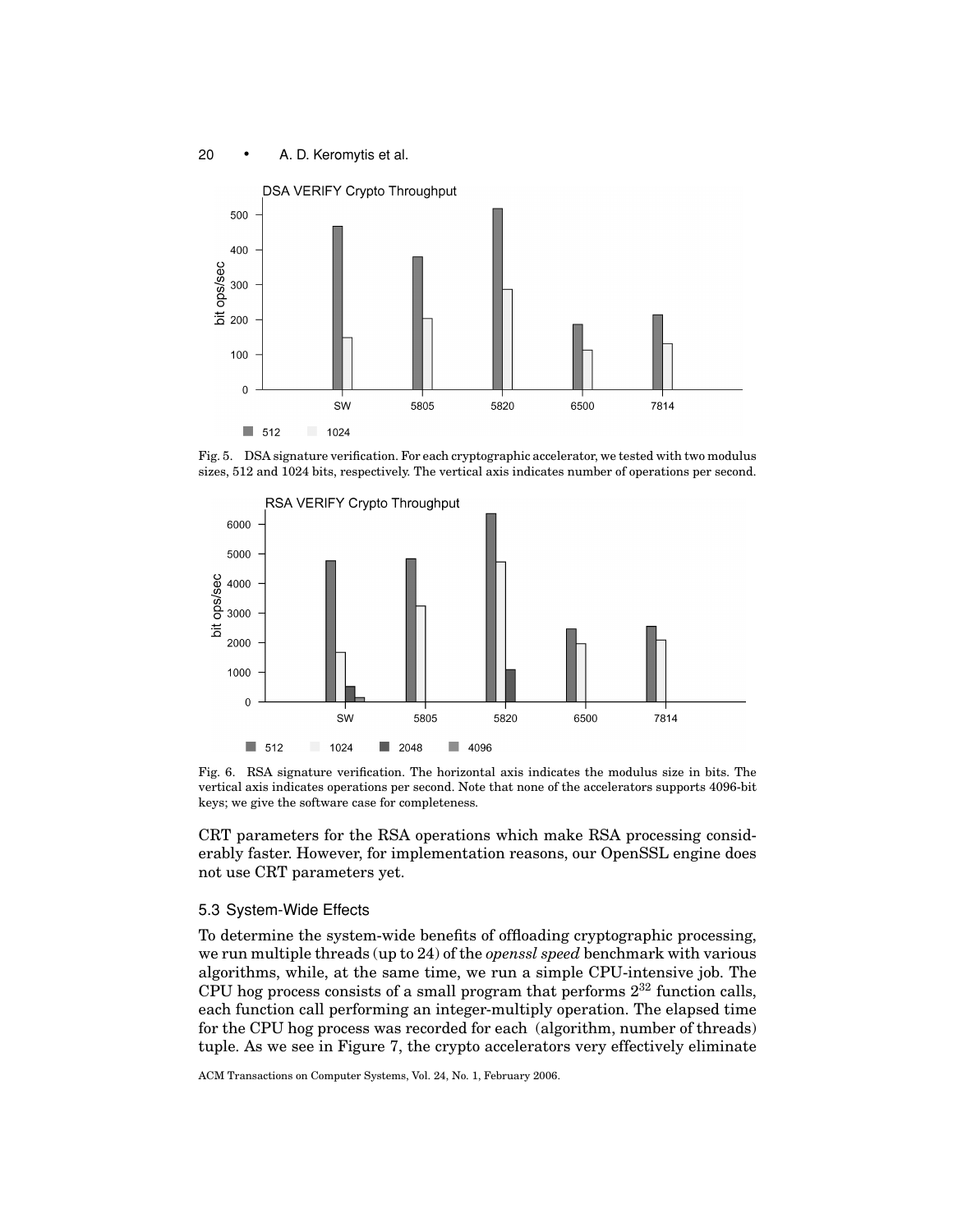

Fig. 7. Program execution time while multiple threads perform crypto operations in parallel. The bars show the elapsed time in seconds for executing the CPU-bound process for different algorithms and numbers of threads.

Table I. Crypto-Request Load-Balancing Using a Quad-Hifn 7751 Card on a PCI 64bit/66Mhz bus

| # Threads      | 16 bytes | 64 bytes    | 256 bytes | $1024$ bytes | 8192 bytes | 16384 bytes |
|----------------|----------|-------------|-----------|--------------|------------|-------------|
|                | 3 Mbps   | $11.4$ Mbps | 33 Mbps   | 59 Mbps      | 79 Mbps    | 80 Mbps     |
| $\overline{2}$ | 5.5 Mbps | $18.4$ Mbps | 56 Mbps   | 111 Mbps     | 154 Mbps   | 160 Mbps    |
| 3              | 6.4 Mbps | $23.2$ Mbps | 71 Mbps   | 152 Mbps     | 229 Mbps   | 238 Mbps    |
| $\overline{4}$ | 6.8 Mbps | $25.7$ Mbps | 81 Mbps   | 182 Mbps     | 292 Mbps   | $299$ Mbps  |
| 32             | 7.3 Mbps | $27.5$ Mbps | 94 Mbps   | 249 Mbps     | 313 Mbps   | 320 Mbps    |

contention for the otherwise shared resource, the CPU, whether the crypto performed is symmetric (DES, 3DES) or asymmetric (DSA with 1024-bit keys). The execution time for the hog process remains constant, regardless of the number of threads of execution.

## 5.4 Load Balancing

We are also interested in determining how well the OCF can load-balance crypto requests when multiple accelerators are available and the aggregate throughput that can be achieved in that scenario. We use a custom-made card by Avaya that contains four Hifn 7751 chips that can be used as different devices through a PCI bridge resident on the card. We use multiple threads that issue encryption requests for 3DES, and vary the buffer size across different runs. The results are shown in Table I. As we can see, performance peaks in the case of 32 threads and 16KB buffers at 320 Mbps which is over 96% of the maximum rated throughput of four Hifn 7751 chips. The card was installed on the 64bit/66Mhz PCI bus, but because the chip is a 32bit/33Mhz device, the maximum bus transfer rate is 1.056Gbps. At our peak rate, we use over 640 Mbps of the bus, 320 Mbps for data in each direction (to and from the card), plus the transfer initialization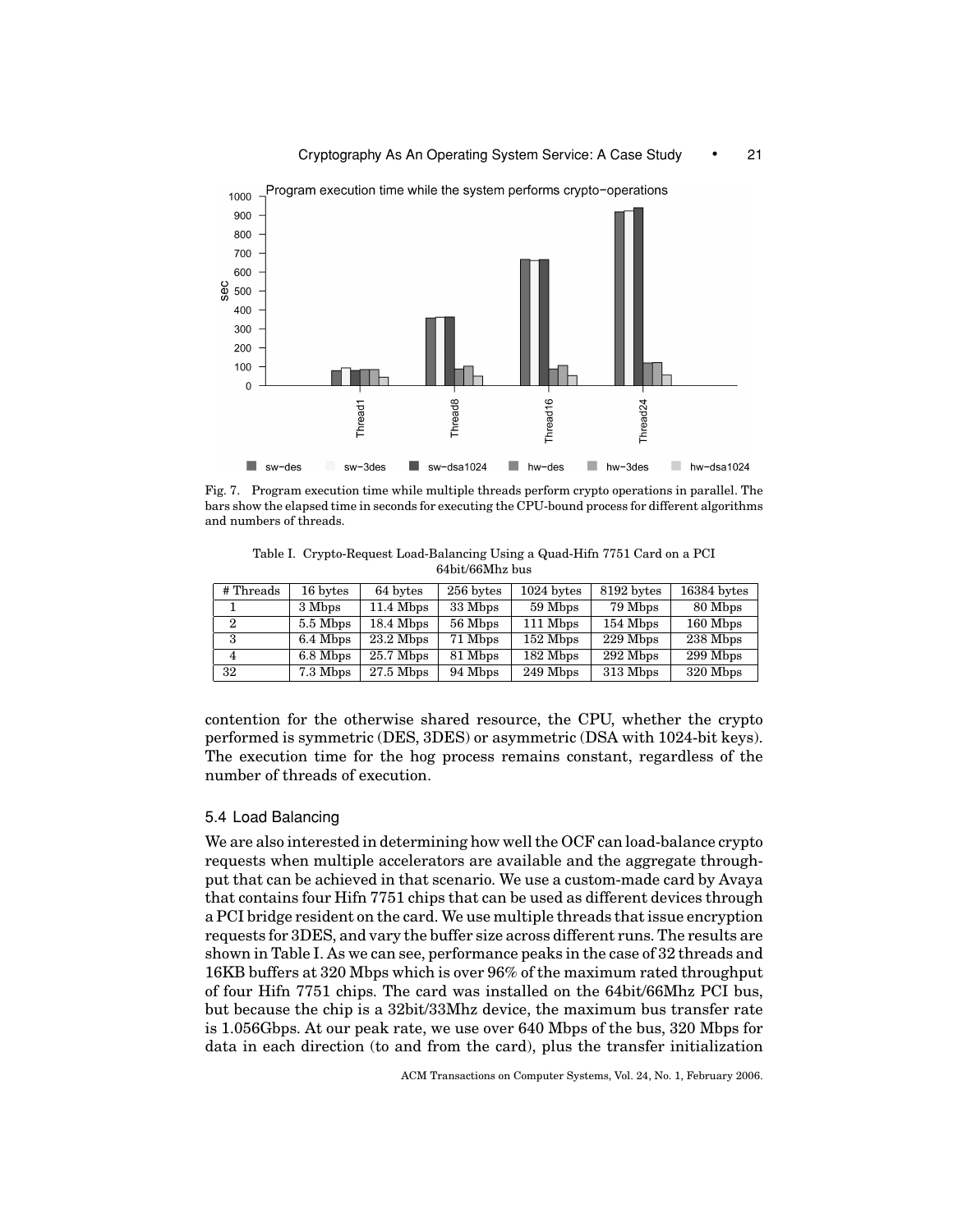| # Threads | 16 bytes   | 64 bytes    | 256 bytes | $1024$ bytes | 8192 bytes | 16384 bytes |
|-----------|------------|-------------|-----------|--------------|------------|-------------|
|           | 5.4 Mbps   | $18.9$ Mbps | 62 Mbps   | 152 Mbps     | $301$ Mbps | $255$ Mbps  |
| 32        | $9.9$ Mbps | 37 Mbps     | 120 Mbps  | $410$ Mbps   | 759 Mbps   | 802 Mbps    |

Table II. Crypto Request Load-Balancing Using Four 5820 Cards on a PCI 64bit/66Mhz bus

commands and descriptor ring probing, etc., thus utilizing over 60% of the PCI bus. Notice that because the card uses a PCI bridge, a 2-cycle latency is added on each PCI transaction.

The card was installed on the 64bit/66Mhz bus because the system's 32bit/33Mhz bus exhibited surprisingly bad performance probably because many other system components are found on that bus and likely cause contention. Since the machine is operating as it normally would while this test is being run, the scheduler is active, and two clock interrupts are received at 100 and 128Hz, respectively. Other devices are also generating their own interrupts.

Another possible cause is an artifact of the i386 *spl* protection method: a regular *spl* subsystem disables the interrupts from a certain class of devices at the invocation of an *splX()* call. For instance, calling *splbio()* blocks reception of interrupts from all devices which are in the "bio" class of devices. On the i386, the registers used to do interrupt blocking (found on the programmable interrupt controller, also known as the PIC) are located on the 8Mhz ISA bus which is what OpenBSD uses for interrupt management (as opposed to the APIC).

Worse yet, some operations on this device require a 1 *usec* delay before taking effect. To partially mitigate this extremely high overhead, the i386 kernel interrupt model instead makes the vectors for blocked interrupt routines point to a single depth queuing function which does the actual interrupt blocking at the time of reception. When the *spl* is lowered again, the original interrupt handler is called. However, the 8Mhz ISA bus still had to be accessed. This has the effect of further reducing the available bandwidth on the PCI bus. One small buffer benchmark generated over 62,000 interrupts/sec; we believe that the *spl* optimization is failing under such load.

Using four 5820 cards on a 64bit/66Mhz PCI bus allows us to achieve even higher throughput as shown in Table II. We show only the 1 and 32-thread tests; the rest of the measurements followed a similar curve as the quad-7751. Performance peaked at over 800 Mbps of crypto throughput. Using the same analysis as before, we are using in excess of 1.6Gbps of the fast PCI bus which has a throughput of 4.22Gbps, achieving slightly over 38% utilization of the bus. As we mentioned in Section 5.1, the vendor rates this card at 310 Mbps. Thus, the maximum theoretical attainable rate would be 1.24Gbps. We achieve 64.5% utilization of the four cards in this case. A rough sampling of CPU utilization during these large block benchmarks on both cards showed around 10,000 interrupts/second, which is substantial for a PC.

Investigating further, we determined that all four 5820 cards were sharing *irq* 11. Thus, it is possible that the culprit is the *spl* optimization previously mentioned, at least for the small buffer sizes: the *vmstat* utility shows us anything from 50,000 to 60,000 interrupts/second when processing buffers of 16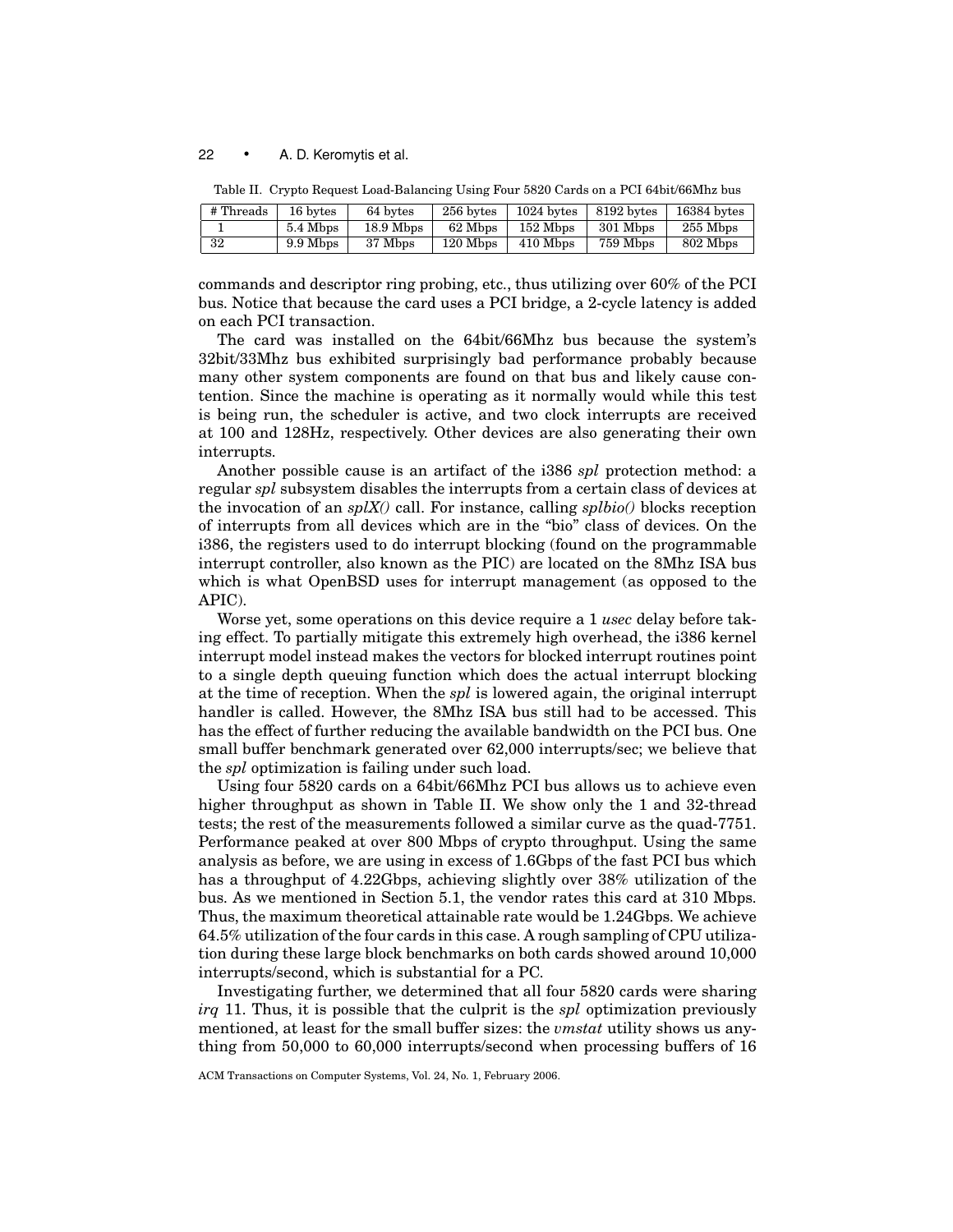to 1024 bytes. Furthermore, because of a quirk in the processing of shared *irq* handlers, some cards experience slightly worse interrupt-service latency: shared *irq* handlers are placed in a linked list. If multiple cards raise the interrupt at the same time, the list will be traversed from the beginning for each interrupt raised, and each *irq* handler will poll the corresponding card to determine if the interrupt was issued by it. However, fixing this quirk or moving the cards on different *irq*'s did not significantly improve throughput.

When we use 8192-byte buffers, the interrupt count drops to 12,000 which the system can handle. In each of these cases, the system spends approximately 65% of its time inside the kernel. Most of this cost can be attributed to data copying. However, as we move to larger buffer sizes, we find the system spending 89% of its time in the kernel and only 1.9% in user applications for the case of 16KB buffers. The number of interrupts in this case is only 5,600 which the system can easily handle. The problem here is that there is considerable data copyin/copyout between the kernel and the applications. Aggravating the situation, while such data copying is in progress, no other thread can execute, causing a convoy effect: while the kernel is copying a 16KB buffer to the application buffer, interrupts arrive that cause more completed requests to be placed on the crypto thread's completed queue. The system will not allow the applications to run again before all completed requests are handled which cause more data copying. Thus, the queue will almost drain before applications will be able to issue requests again and refill it. We intend to further investigate this phenomenon.

Fundamentally, the data copyin/copyout limitation is inherent in the memory subsystem. We measured its write-bandwidth to be approximately 2.4Gbps. Using the crypto cards, we are in fact doing 3 memory-write operations for each data buffer: one copyin to the kernel, one DMA from the card to main memory, and one copyout to the application. Notice that data DMA'ed in from the card is not resident in the CPU cache as all such data is considered suspect for caching purposes. In addition, there is an equal amount of memory reads (copyin, DMA in from the card, copyout). Each of these transfers represents an aggregate of 800 Mbps. When we ran the same test with three 5820 cards, performance improved slightly to 841.7 Mbps in the case of 16KB buffers, achieving over 90% utilization of the three cards. In this case, the memory subsystem is still saturated, but the cards can more easily get a PCI-bus grant and perform the DMA.

One interesting problem we ran into with this experiment was that the *openssl speed* test was broken when used with many threads. Each block size was run for 3 seconds by each thread, but it took several seconds for all 32 threads to start. By increasing the time for testing each block to one minute, we amortized this thread startup overhead over a longer period of time.

## 5.5 File Transfer

Measuring the performance of the OCF outside the context of any specific applications allowed us to determine how effectively it can take advantage of hardware accelerators. However, cryptography is often used in the context of a real application whose workflow may not allow complete utilization of system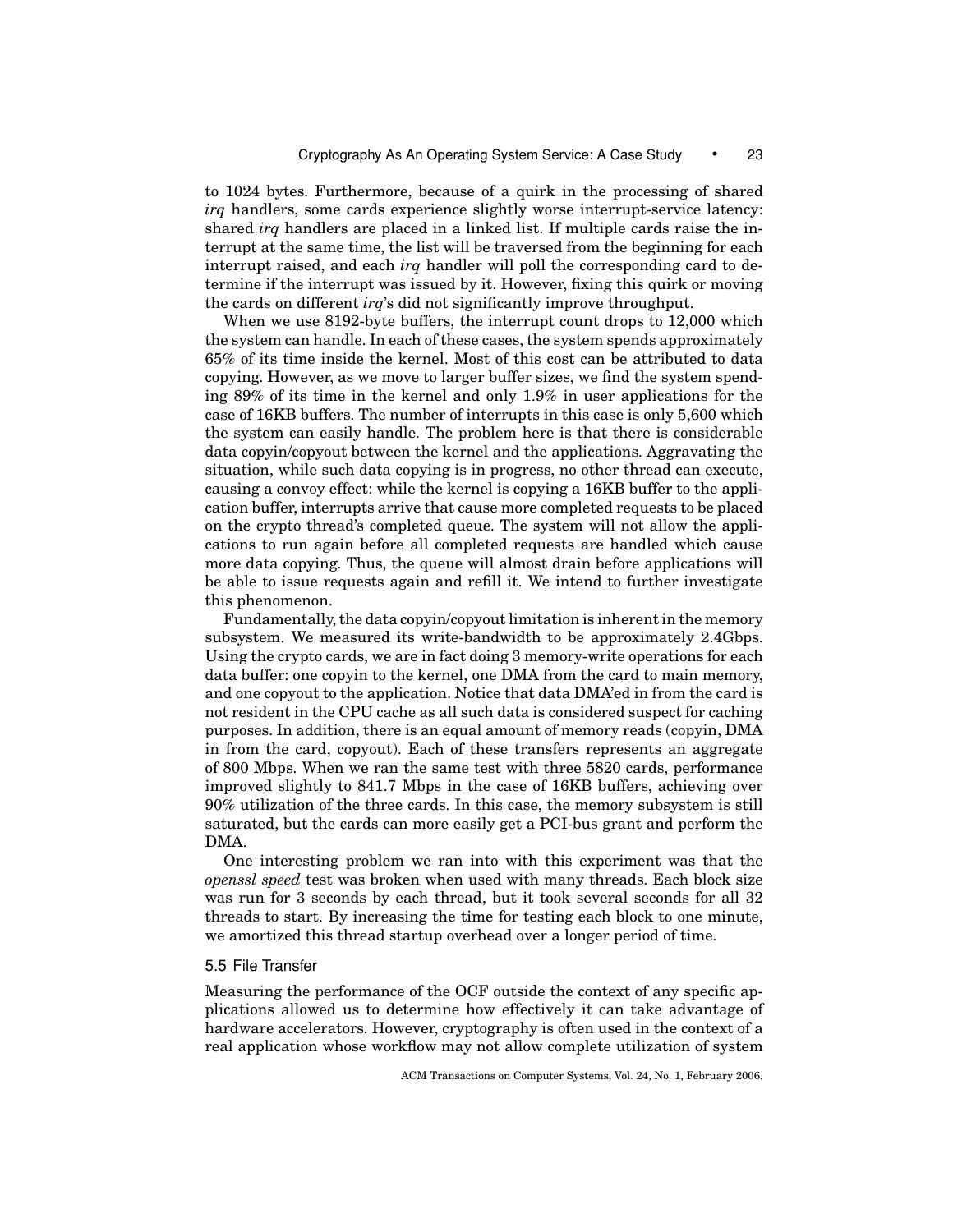

Fig. 8. File transfer using SSL. The bars show the elapsed time for transferring a 1GB file in seconds.

resources. Thus, we need to also determine how suitable the OCF model is to the needs of common cryptographic applications. Although this is an open-ended question, it is possible to make some early observations by using some representative applications that make heavy use of cryptography. To that end, we used TLS and SFTP to transfer a 1GB file between two hosts. A preliminary evaluation using OCF with IPsec can be found in Miltchev et al. [2002]. Figures 8 and 9 show the elapsed time for the transfer, for TLS and SFTP, respectively.

For the TLS test, we used the *openssl* utility from the OpenSSL 0.9.7 beta3 release. We used the OpenSSH 3.5 protocol 2 SFTP implementation. Both of these make use of the OpenSSL cryptographic library which uses the */dev/crypto* interface. Although the two protocols differ slightly in the number and type of public-key operations performed during initialization, any difference in the overhead is amortized over the processing and transfer of such a large file. We recorded wall-clock time spent in user mode and system time (which includes system call handling and the */dev/crypto* device driver processing), spent in the crypto thread as well as time spent for each operation on the crypto card (including the two DMA transfers over the PCI bus). We also report miscellaneous time, which is the total wall clock time minus the system and user time, spent in the crypto thread and time spent waiting on the crypto operation to be performed in hardware. Miscellaneous costs primarily consist of the cost of network communication itself.

For TLS, the following cipher suites were tested: *EDH-DSS-DES-CBC-SHA*, *EDH-DSS-DES-CBC3-SHA*, and *DHE-DSS-RC4-SHA*. The symmetric algorithms we used were DES, 3DES, and RC4, respectively. In all cases, SHA1 was used in the message authentication code. In addition, each exchange involved a DSA signature/verification on either side and a Diffie-Hellman key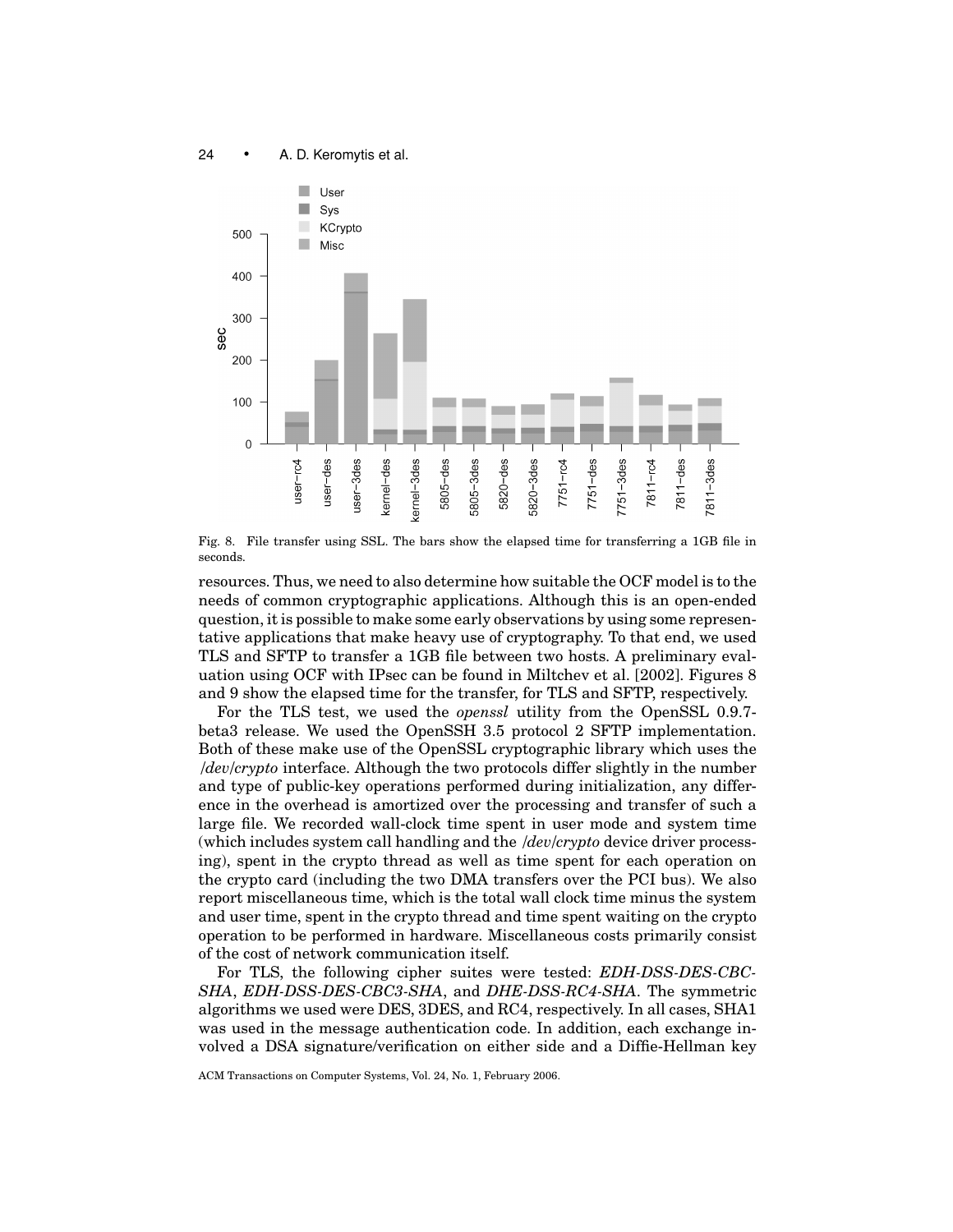

Fig. 9. File transfer using SFTP. The vertical bars show the elapsed time for transferring a 1GB file in seconds.

exchange. For SFTP, we tested the following ciphers: *AES128-CBC*, *AES192- CBC*, *AES256-CBC*, *3DES-CBC*, and *ARCFOUR* (as RC4 is called in the SSH protocol). Again, SHA1 was used for message authentication. The AES measurements are only included here for completeness; although the OCF supports AES in software, there are as of yet no commercially available hardware accelerators for AES for which the specifications are available to us. RC4 was also included as a baseline for TLS performance: RC4 is a fairly lightweight stream cipher which imposes very little performance overhead even when implemented entirely in software.

The *user-*∗ bars indicate encryption done exclusively in user-level context; the *kernel-*∗ bars indicate use of software encryption in the kernel (in this as well as the hardware cases only the encryption is done by the OCF, per our discussion in Section 4.2.1). The remaining bars indicate use of the various cryptographic accelerators. We notice that the KCrypto slice (which indicates the amount of time taken by the crypto thread itself) is noticeable in the *kernel-\** and hardware accelerator tests. In the former, the bulk of the KCrypto processing is due to algorithm execution; in the latter, most of the cost is in data marshaling and unmarshaling, before and after sending to the crypto card.

Notice that *kernel-des* is slower than *user-des* (which can be explained in terms of system call and data-copying overheads), but *kernel-3des* is faster than *user-3des*. Although these same overheads apply here as well, 3DES is approximately 3 times more expensive than DES (there are certain parts of the DES computation that can be skipped in an optimized 3DES implementation). Because the OCF kernel thread is non-preemptable as we mentioned in Section 3, once it starts processing a 3DES request, it is not interrupted by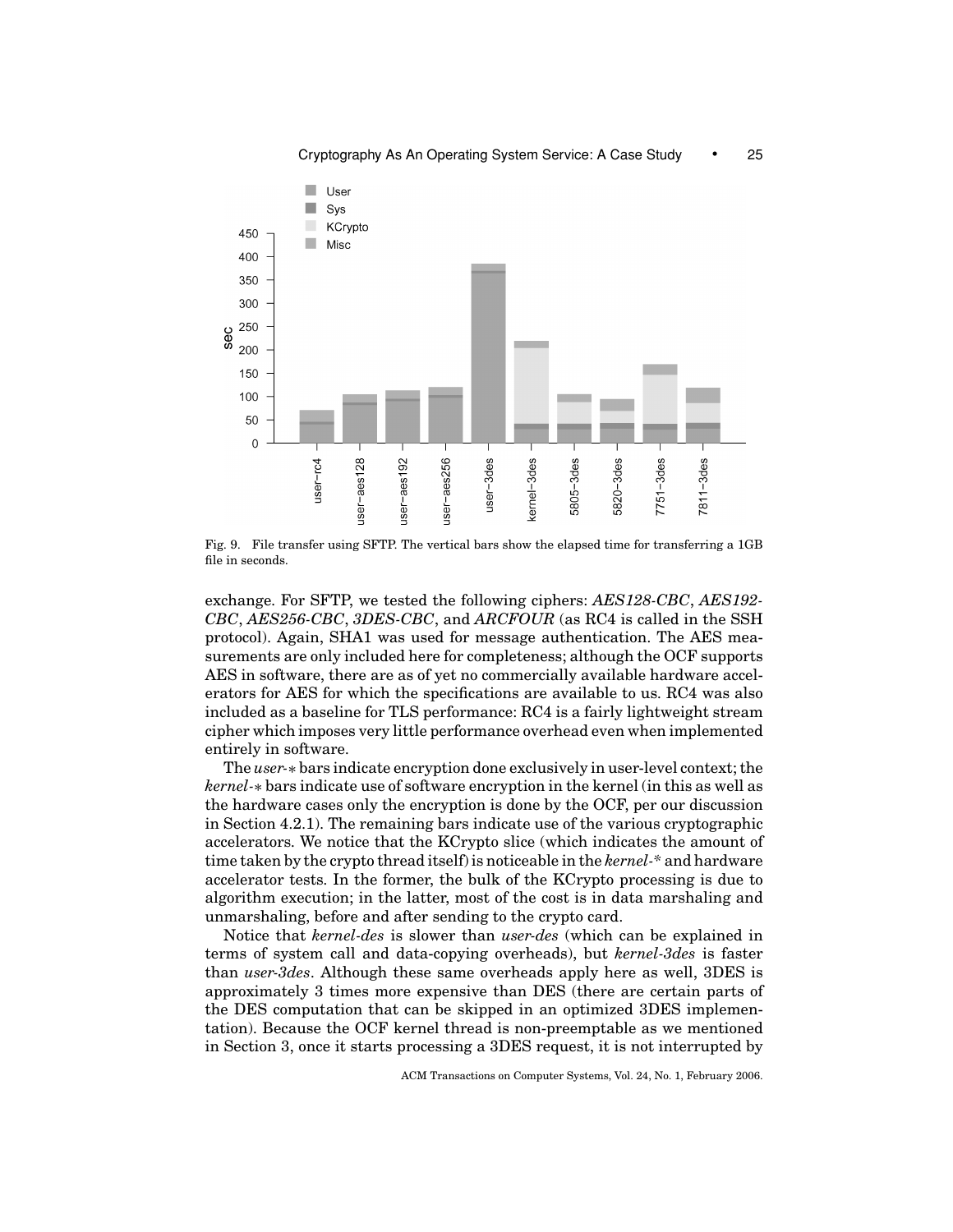another process (although it can be interrupted by hardware interrupts). Thus, the difference in performance between the two bars shows the overhead of the periodic scheduler invocation and context switching to other jobs in the ready queue (the only other jobs in our system were daemons processes with little or no work to do).

#### 6. DISCUSSION

Following our evaluation of the OCF in the previous section, we give some thoughts on improvements and future directions.

#### 6.1 Cryptography in the Kernel

As we saw in the previous section, the influence of multithreading on performance is strong which suggests that busy servers can make better use of hardware cryptography than clients. This supports the observations of Dean et al. [2001] that it may make sense to make cryptography a shared network service to achieve the best cost/performance in a secure system. Notice that, within the boundaries of one host (operating system instance), this is precisely what the OCF does. We should also mention that use of a threaded model for applications involves an obvious security vs. implementation complexity trade-off.

Although the performance of individual applications may not improve drastically when using an accelerator, it appears that the *aggregate* performance of a number of applications (as may be the case in a system with many remote login sessions, a busy Web server, or a VPN gateway) does improve as a result of increased utilization. Furthermore, hardware accelerators can give a performance boost to the rest of the system as shown in Figure 7. Very simply, they eliminate contention for the CPU which is a resource shared by all applications and the operating system itself. Thus, while throughput is not drastically improved (and may in fact degrade in certain scenarios) with use of hardware acceleration, overall system utilization improves because the main CPU is left to perform other tasks.

## 6.2 System Architecture

As we saw in Section 5.4, data copying and the PCI bus quickly become the limiting factors. In practice, the situation is even worse since cryptography is used in conjunction with either network security protocols in which case the network interface card (NIC) contends for a slice of the PCI bandwidth, or with filesystem encryption in which case the storage device claims a portion of the bus. This situation suggests that, for maximum performance, cryptographic support must be provided by the individual devices (e.g., NICs, disk controllers, etc.). Alternatively, cryptographic support must be located elsewhere in the system architecture (e.g., attached to the main  $CPU^7$ , the system "north bridge" as the video subsystem is) or the memory subsystem. Any of these approaches, if

<sup>7</sup>As of late 2004, at least one vendor provided a proprietary extension through a new instruction to the Pentium processor that used AES circuitry located inside the CPU. We believe this to be a very promising direction for minimizing or even eliminating cryptographic processing overheads.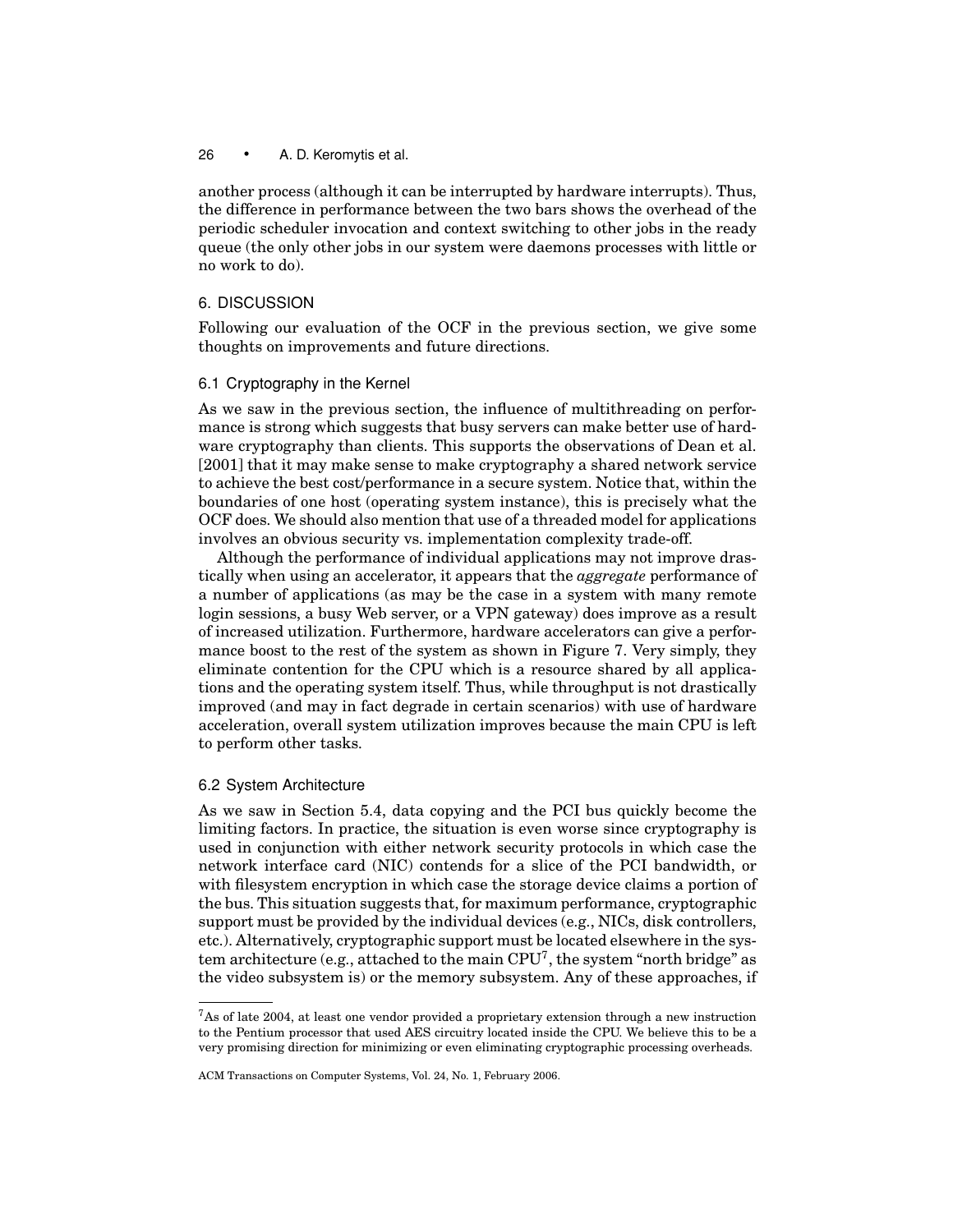implemented correctly, will improve application performance by reducing contention for the PCI bus but, at the same time, will create new challenges for operating systems that have to support these new devices such as session migration and fail-over (which the OCF supports by design as we discussed in Section 3).

Although the OCF does not directly take advantage of NICs that support IPsec-processing offloading since they are not general-purpose cryptographic accelerators, we have extended the IPsec stack to use them. The cards of this type we are familiar with are 100 Mbps full-duplex Ethernet, and it seems reasonable to assume that they can achieve this performance given our results with dedicated cryptographic processors. Unfortunately, at the time this article was written, we did not have enough information to write a device driver that could take advantage of such features. We are also not aware of any commercially available hard drive controllers that provide built-in encryption services.

## 6.3 The Effect of Small Requests

The nature of the challenge for operating systems and their support for cryptography is clear. On every measurement, without exception, small-sized operations fare much worse than those performed on large data buffers. In some cases, buffer size influences performance more than the choice between hardware or software cryptography. This suggests that the per-operation overhead is very high, and this is clear from the larger data sizes which get close to the throughput advertised by the board manufacturer that we presume is the best-case. In this respect, our findings confirm those of Lindemann and Smith [2001]. Since many cryptographic protocols are transactional in nature rather than bulk transfers, these small data operations will be the common case. Energy should be spent on reducing the overhead of such cases.

As we mentioned in Section 5.2, there are several possible approaches including request-batching, kernel crossing, and/or PCI transaction minimization, or simply use of a faster processor. These are more cost effective solutions than deploying a hardware accelerator. In situations where bulk data transfer is the norm (as may be the case in the various Storage Area Network technologies currently under consideration), cryptographic accelerators can drastically improve performance especially for the more expensive algorithms such as 3DES. Unfortunately, there were no commercially available hardware accelerators for AES supported by OpenBSD so we cannot compare the software and hardware cases for that algorithm. However, recent attacks against AES make the continued use of 3DES in many environments likely.

## 6.4 Other Optimizations and Future Work

In our evaluation of OCF, we noticed a few inefficiencies and potential improvements to the system.

*Smarter load-balancing.* The load-balancing currently done in OCF, as discussed in Section 3, is very simple. It performs load-balancing of sessions by keeping a record of the active sessions per producer and selecting the leastloaded one. However, not all sessions are equivalent in terms of processing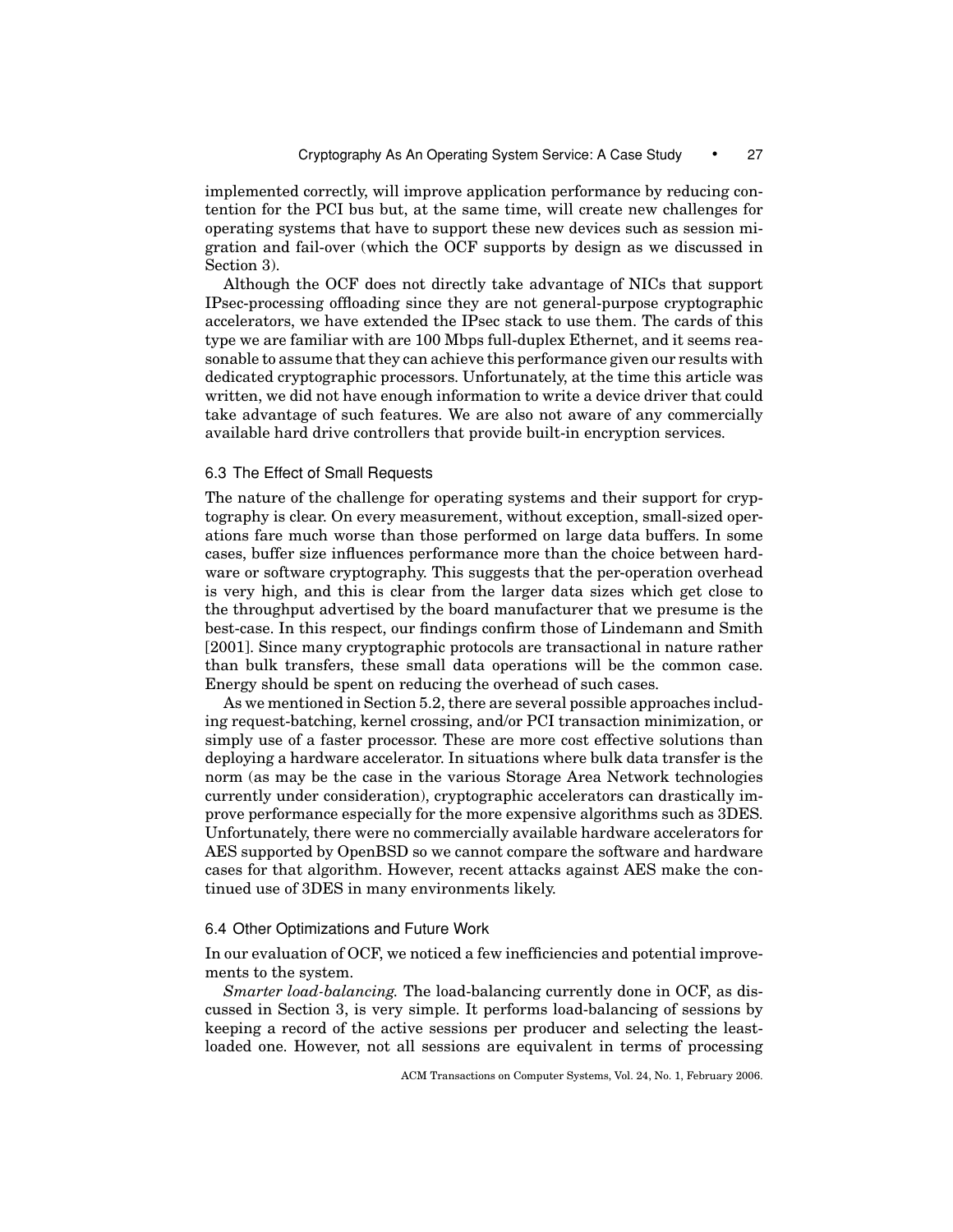requirements: an FTP-over-IPsec session will use the OCF more heavily than a telnet-over-IPsec one. Furthermore, the current scheme does not perform loadbalancing for public-key operations. Finally, all producers of crypto services are considered equal in terms of performance. All these issues point to several potential improvements that can be made to the OCF.

For example, drivers can state their peak performance (experimentally measured, using the vendor provided numbers or measured at system boot time), and the OCF can keep a record of the number of operations actively pending on each driver. However, this requires sessions to be simultaneously established on all these cards, and since these cards have a limited amount of memory for session caching, this approach is perhaps not optimal for a very busy system. One potential solution is to allow the OCF to do dynamic load-balancing of sessions, replicating and tearing them down on additional cards based on their measured traffic by maintaining session information internally. Asymmetric operations are easier to load-balance because they do not depend on the concept of the session. An additional benefit of implementing load-balancing in this way is that we can let the software driver handle small requests, reducing latency, and use the hardware producers for larger requests. One complication to this is that many cards (e.g., Hifn) do not export internal state such as IVs or intermediate MAC results which makes such session sharing difficult.

*Algorithm-chaining across cards.* It is possible that an OCF consumer needs to chain together a number of cryptographic algorithms but no hardware producer implements all these. Currently, this would cause the session to be established on the software pseudodriver (which implements all algorithms). However, by maintaining session information inside the OCF, it is possible to create virtual sessions across multiple (hardware and software) producers. In this case, the OCF will issue multiple sequential requests to the various producers, invoking the consumer-specified callback routine at the end. We have a prototype of this, but we need to further evaluate the performance implications and trade-offs of doing multiple PCI transactions.

*Asymmetric Multiprocessing (AMP) support.* There is an increasing number of multiprocessor systems. Most of these underutilize the secondary processor as many modern tasks are I/O-limited. Furthermore, it seems likely that the first version of SMP support for OpenBSD will be very coarse grained: only one processor (and process) can be inside the kernel at a time. An alternative approach is to designate the secondary processor as a dedicated cryptographic accelerator that registers with the OCF as such. No special support by the OCF is necessary, and we are currently working toward an implementation of this.

*OpenSSL support algorithm-chaining with OCF.* As we mentioned in Section 4.2, TLS and SSH use the OCF at the granularity of the algorithm. That is, if both an encryption and a message authentication algorithm have to be applied on an outgoing message, there will be two distinct calls to the OCF via */dev/crypto.* (The same situation holds for incoming messages.) Since the OCF supports algorithm-chaining, there is no reason why OpenSSL cannot take advantage of this to reduce the number of user/kernel crossings. This requires modification of the TLS implementation in OpenSSL and of OpenSSH to support this algorithm-chaining. While this is purely an implementation matter,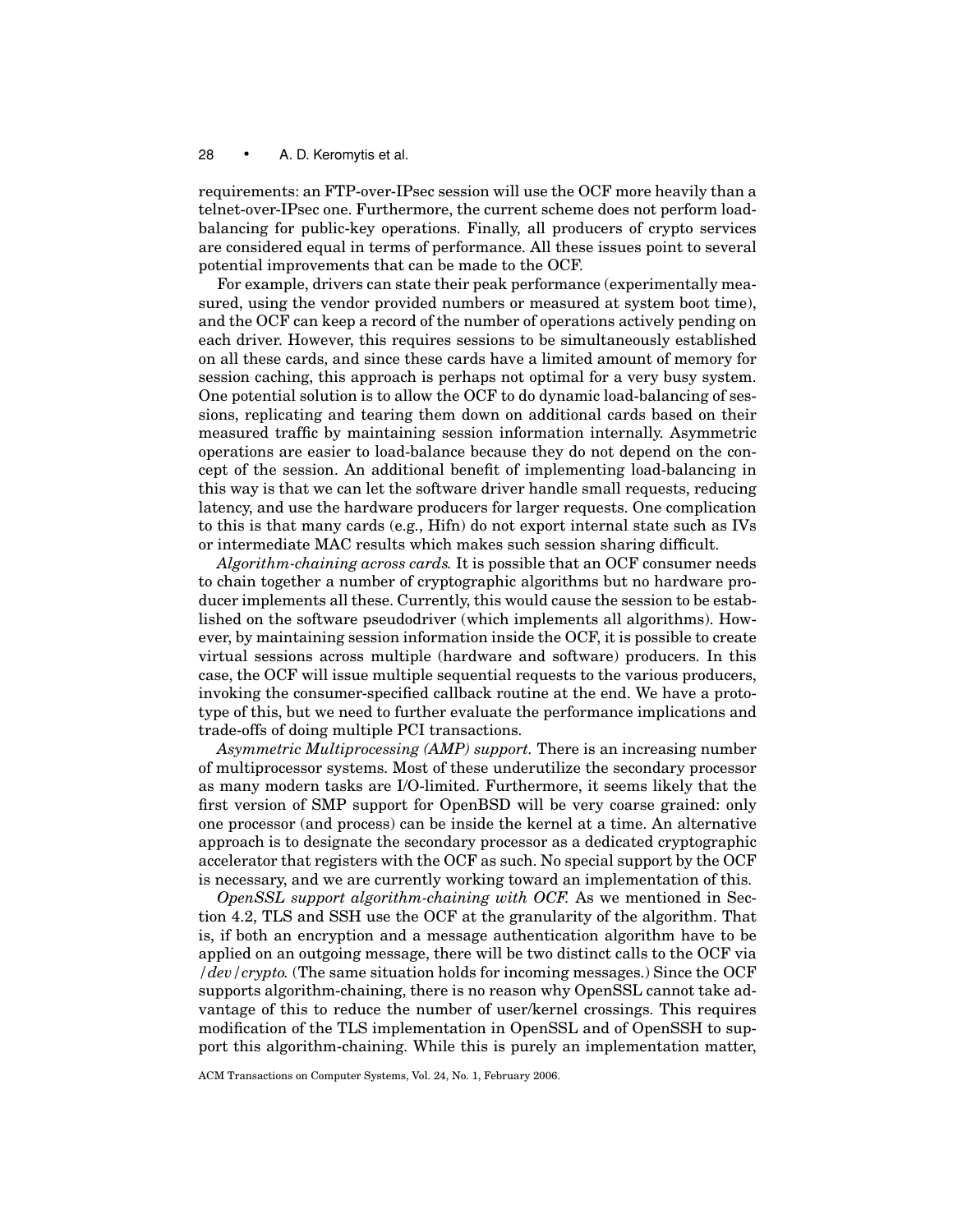the complexity of the OpenSSL code is a significant deterrent to progress in this direction.

*Minimize the number of user/kernel crossings and data copying.* In most practical uses of the OCF (especially in protocols like TLS or SSH), an application issues one or more crypto requests via */dev/crypto,* followed by a *write()* or *send()* call to transmit the data. Similarly, a *read()* or *recv()* call is followed by a number of requests to */dev/crypto.* This implies considerable data copying to and from the kernel and potentially unnecessary context switching back and forth. An alternative approach is to link some crypto context to a socket or file descriptor (when doing application-level file encryption) such that data sent or received on that file descriptor are processed appropriately by the kernel. For example, a TLS implementation might construct a data record and simply *write()* it to the socket (one data copy and kernel crossing) only to have the kernel pass it to the OCF for processing before actually passing it on to TCP for transmission. This requires some discipline by the application, which must set the state on the socket and only *write()* an appropriately formatted record, as well as some support in the kernel to decode incoming TLS or SSH frames for processing by the OCF before passing them on to the application.

Another potential approach is to do page sharing of data buffers; when a request is given to */dev/crypto,* the kernel removes the page from the process's address space and maps it in its own. When the request is done, the kernel remaps the page back to the process's address space, avoiding all data copying. This works well as long as */dev/crypto* remains a synchronous interface. If processes are allowed to have multiple pending requests, accesses to that page while it is being shared with the kernel must be caught and handled similar to the way copy-on-write of memory pages is handled. An alternative is to block any process that tries to access such pinned-down pages until the crypto request is completed. Obviously, pages that are shared between processes can cause similar problems even in the current mode of operation. Operations that cross page boundaries also have to be dealt carefully.

*Minimize the number of DMA transfers.* A similar situation to the multiple kernel crossing scenario just described is present in the use of the PCI bus: a node that is about to transmit an IPsec packet must first DMA it to the cryptographic accelerator, DMA it back to main memory, and finally DMA it to the NIC. This decreases the attainable PCI bandwidth to a third of the theoretical maximum for the bus. The same situation holds in the case of file system encryption. If the NIC (or the storage device) offers on-chip cryptography, we only need one DMA transfer. However, it is possible to reduce the number of DMA transfers to two (instead of three) even when we have a separate cryptographic accelerator by doing card-to-card DMA from the accelerator to the NIC (and the other way around, on packet receipt).

Doing this requires support from the IPsec stack—in particular, deferring of cryptographic operations until right before the packet must be transmitted to the network. Fortunately, this is the exact same functionality that the IPsec stack must implement if it supports NICs with integrated crypto. Fortunately, the OpenBSD IPsec stack supports this feature. We then need to modify the NIC driver to first DMA the packet to the accelerator, and then (once the request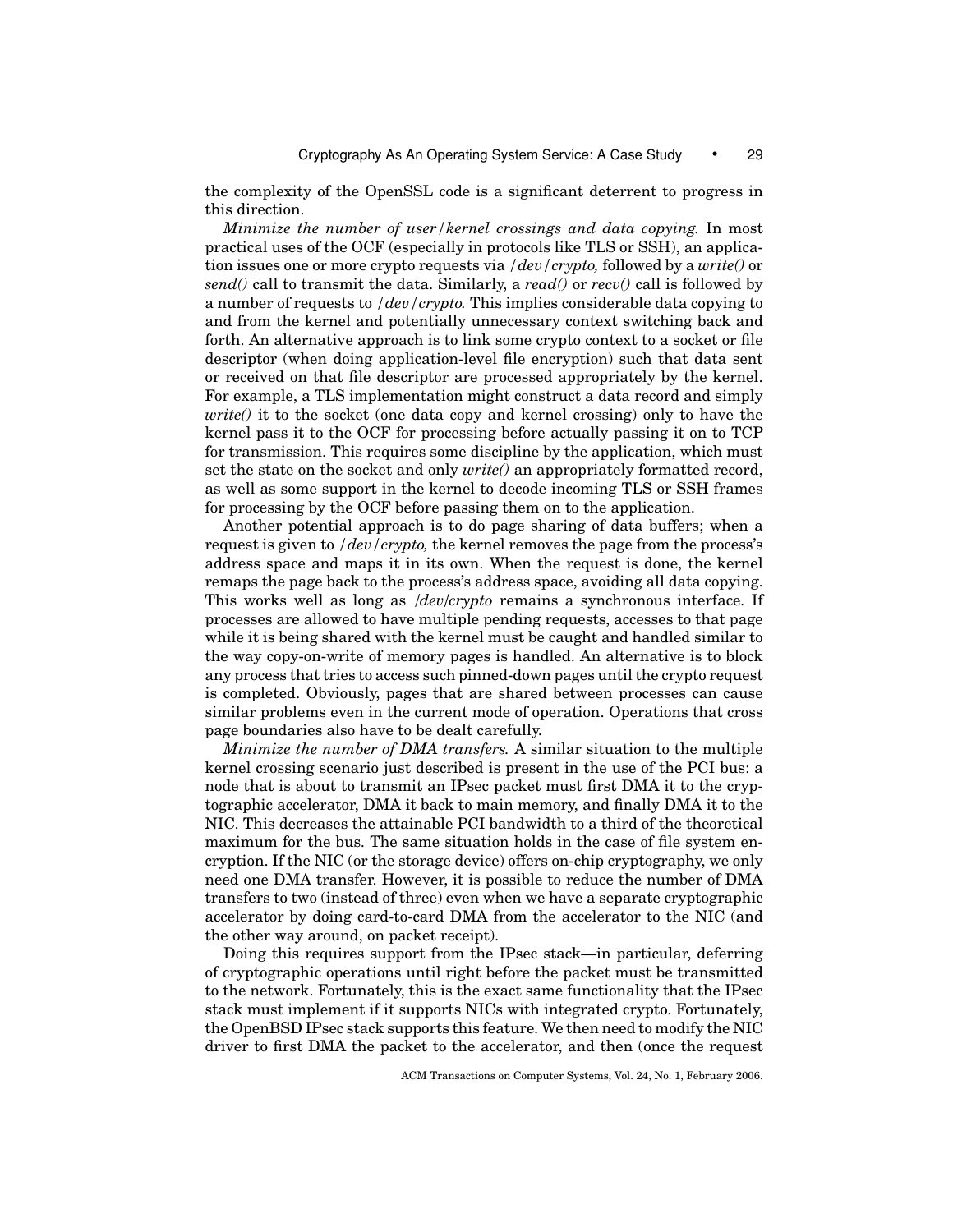is completed) to arrange for a direct DMA transfer to the NIC itself. Again, we believe this is feasible and should improve the performance of IPsec by more than 30%. In Section 7, we describe a similar optimization for application-level cryptographic protocols that achieves a similar speedup.

*Emulation of NIC-level TLS/SSH support.* Finally, it may be possible to combine the socket with crypto support and the DMA reduction scheme discussed in the previous two items to improve the performance of TLS and SSH by deferring crypto processing until the packet reaches the NIC. In this case, output TCP checksumming must be deferred until after the accelerator has processed the packet. Fortunately, the OpenBSD IP stack supports offloading this computation to the NIC and many modern NICs offer this option. Furthermore, the NIC must receive a jumbo packet with the complete application-layer frame (TLS or SSH record) not just individual TCP-fragmented packets. This will considerably complicate the situation as the TCP and IP layers will try to fragment the packet based on the connection or interface MTU, respectively.

We have two potential solutions to this. One approach is to allow TCP to do the fragmentation and have all the packets that contain a record marked as such and shepherded through the network stack in a bundle. Since most cryptographic accelerators support scatter-gather I/O, it may be possible to combine the data portion of these packets for crypto processing and then perform scatter-DMA to the NIC for multiple packets. The second approach is to prevent TCP and IP from doing fragmentation; the NIC driver will receive a jumbo frame which it can pass to the crypto accelerator for processing. When that is done, it can do scatter-DMA to the NIC, while fixing up the TCP and IP headers on the fly (or have them precomputed) and have the NIC do the TCP and IP header check-summing. Whether either of the two approaches is feasible depends on the capabilities of the DMA engine, the NIC, and the cryptographic accelerator. We will avoid speculation on their performance or complexity of implementation at this point.

## 7. OPERATING SYSTEM SHORTCUTTING

It is becoming increasingly common for modern system designers to enhance system performance by separating the system control and data planes. The intuition is that an application defines its control requirements, and the operating system or hardware mechanisms implement the requested movement or transformations of the data. This keeps the data in the fast path at all times. For example, the Apache Web server uses the *sendfile()* system call which takes a file descriptor and a network socket and transfers the file directly over the socket, keeping all the data in kernel space. Apache makes a control decision, *(send this file to this socket)*, and the OS performs the data transfer without the file ever reaching the user-level process.

The cryptographic requirements of secure protocols often lead to a deviation from this fast path. An Apache server responding to HTTPS requests cannot use *sendfile()* because the SSL/TLS libraries are implemented in user space. Even if the Web server has a crypto accelerator card the file must be copied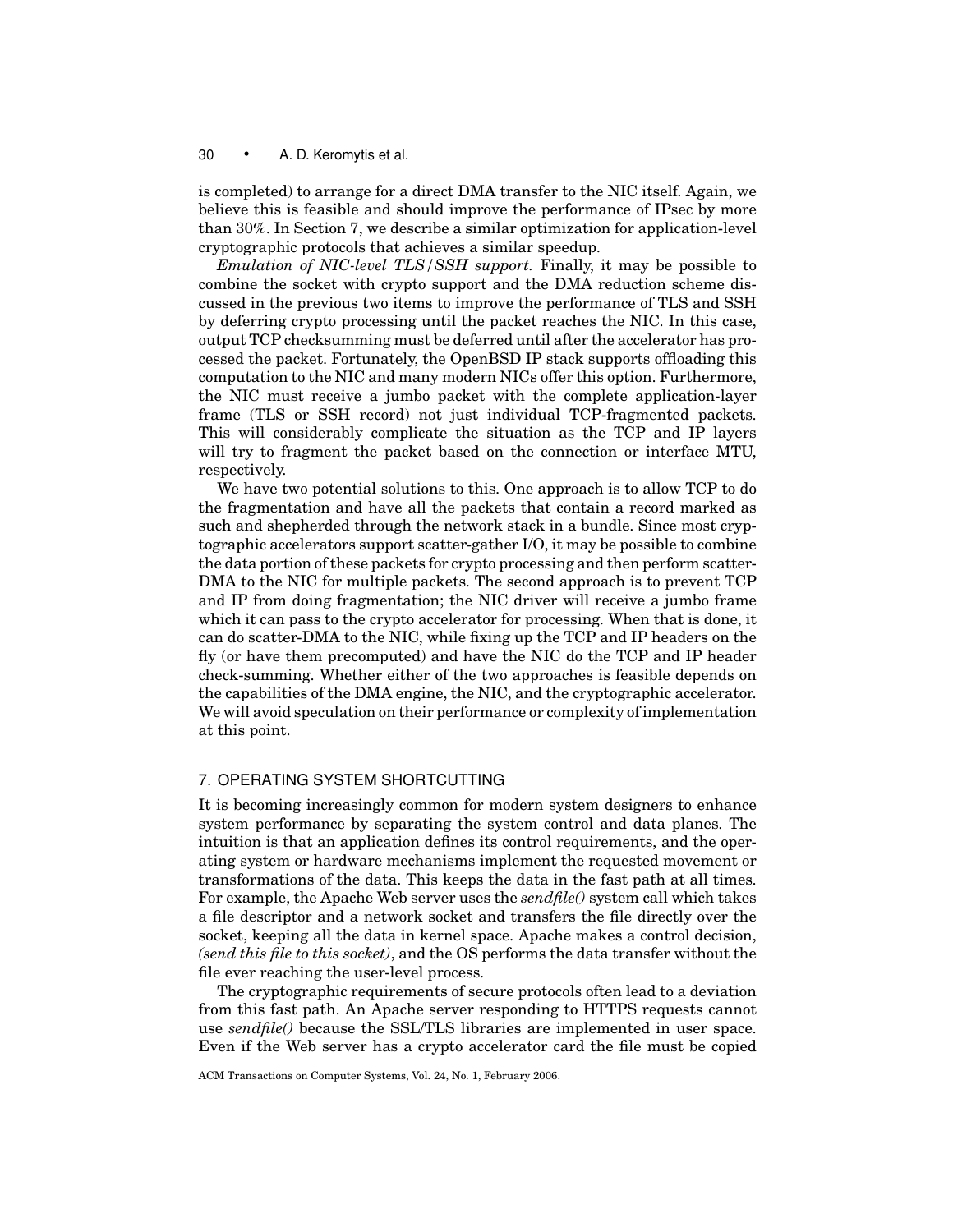

Fig. 10. Apache's default file transfer behavior with no crypto.

into user space, dispatched to the accelerator card, and returned to user space before it is passed to the network.

Our approach is conceptually straightforward: integrate network and cryptographic processing in the kernel so that there are no diversions from the fast data path. The result is minimization of data copying between the user-level application (e.g., the Web server) and the kernel. This has great advantages over similar proposals such as zero-copy I/O, whereby the kernel uses the MMU to remap user-process memory pages in the kernel address space and vice versa, thus reducing data copying and memory bus contention. Unfortunately, implementing zero-copy I/O has great implications for the entire operating system, and it requires extensive modifications to applications to achieve the best performance. Furthermore, zero-copy by itself cannot be used to take advantage of integrated network/crypto cards.

#### 7.1 Design

When a user-level process like Apache receives an HTTP request for a particular file, it issues a *sendfile()* system call to efficiently service the request as shown in Figure 10. The Web server cannot use *sendfile()*, though, if the request is HTTPS since the SSL/TLS libraries are in shared libraries in user memory. In this case, when the Web server process receives a request for a file, the file has to be read from disk into kernel memory and then copied into a buffer in user space. The buffer is then written to the cryptographic accelerator card using the */dev/crypto* interface to the OCF (so it is transfered back into kernel space). When the crypto operations are complete, the buffer is sent back into user space. Finally, the application writes the buffer to the network card, so again the buffer is transfered into kernel space. Figure 11 summarizes the data movement. The problem with this approach is that the data are copied unnecessarily into usermemory space, and there are two context switches associated with each copy.

We eliminate the copying and context switching by transferring the data directly from disk to the crypto card, and then directly from the crypto card to the network card. In this case, the buffer is read from disk into kernel memory and written directly to the cryptographic accelerator card using the OCF's kernel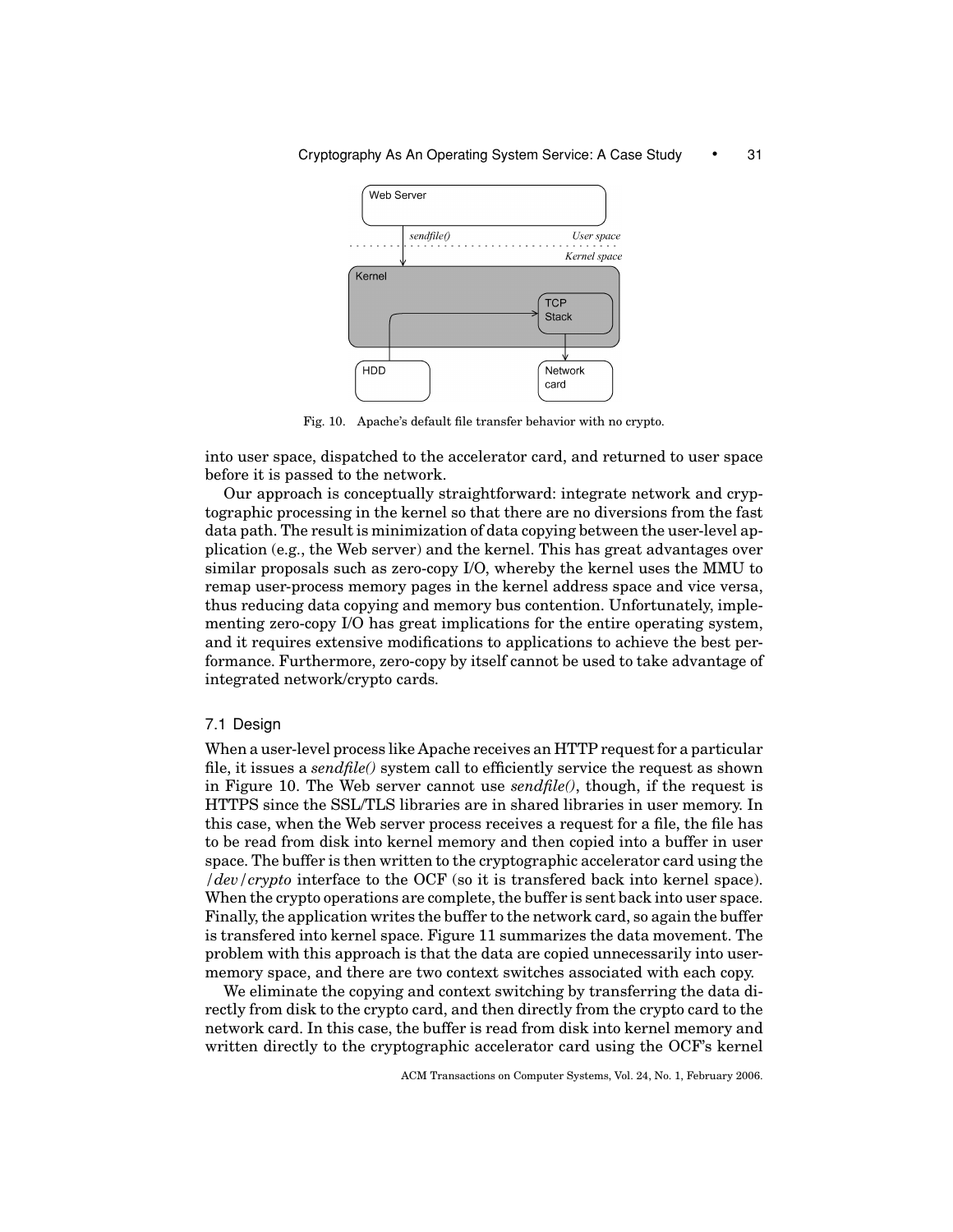

Fig. 11. Current mechanism for encrypting and transfering a file. Note the four user/kernel space crossings, each also encompasses two context switches.



Fig. 12. Encrypting and transfering a buffer with *sendfile()* and *SO CRYPT*.

API. When the OCF signals completion of the crypto operations, the buffer is passed to *sosend()* and then to the network. The result is the initial and final context switches and no data copies as shown in Figure 12.

When the file is larger than the buffer, our improvement is even greater. Consider a buffer of size *n* bytes and a file of size *p* bytes. The current state of affairs requires  $4p/n$  data copies and  $8p/n$  context switches. For  $p = 10n$ , this means the *n*-byte buffer will get copied 40 times, and there will be 80 context switches. In our scheme, the buffer is copied zero times, and there are only two context switches.

## 7.2 Implementation

Our implementation consists of two relatively simple modifications to the OpenBSD kernel. The first is the addition of a system call similar to Linux's *sendfile*. The system call takes a file descriptor *fd* and a socket *sck* and copies data from *fd* to *sck*. Note this copying is all done within the kernel so the system call does not waste time copying the data to and from user space.

The second modification changes the socket layer of the OpenBSD network stack. We add a new socket option, *SO CRYPT*, that allows a crypto-consumer to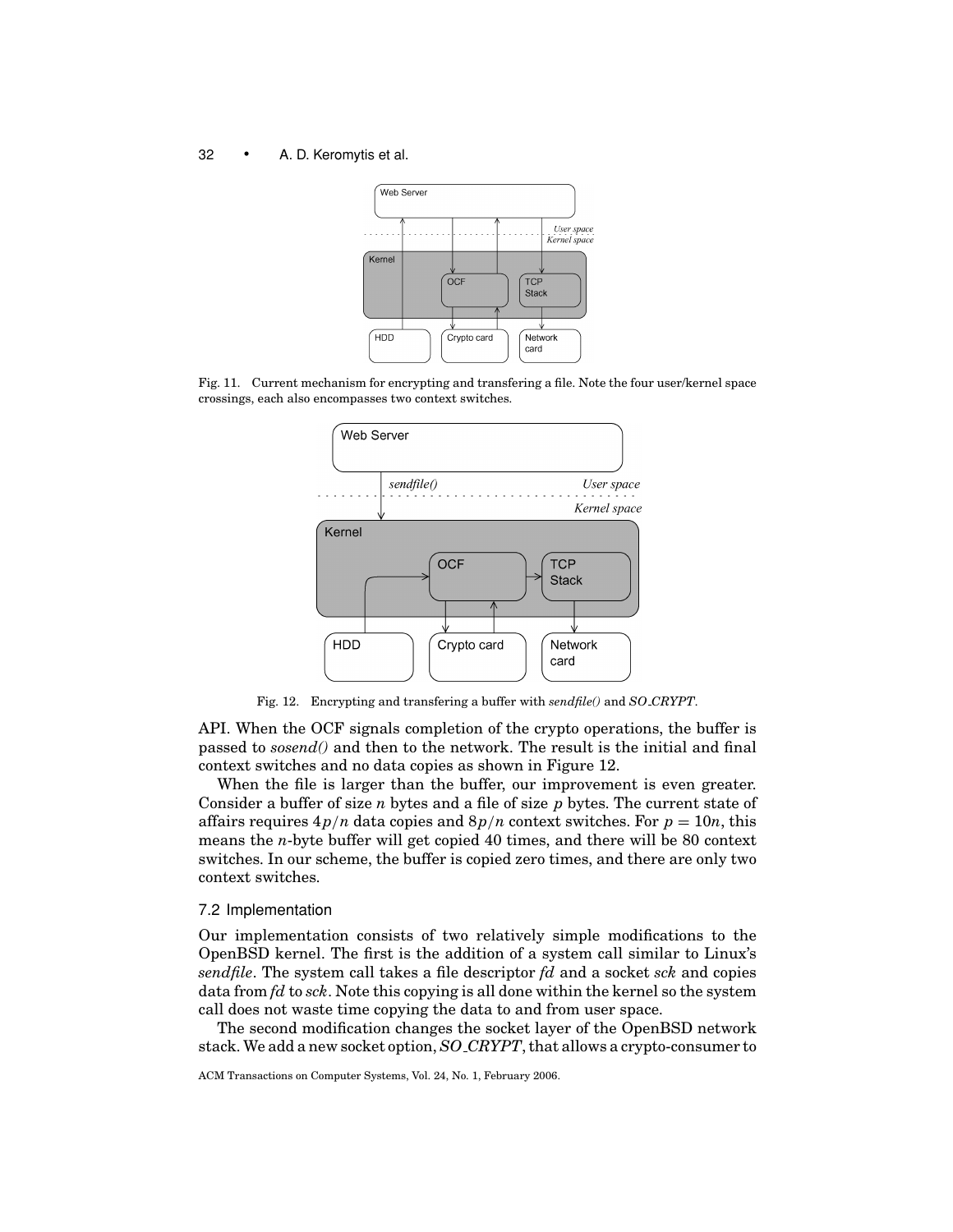define cryptographic transforms for each packet sent over a socket (e.g., where the encryption should start and end, where the MAC should be placed, etc.). When *sosend()* is called with the *SO CRYPT* flag set, *sosend()* passes the data (in the form of an *mbuf*) to the OCF. Then *sosend()* calls *tsleep()* and waits for OCF to indicate the completion of the cryptographic operations. When the operation completes, the new encrypted data are substituted into the *mbuf* and control flow returns to the default network processing. By passing *sendfile()* a socket with *SO CRYPT* set, all network *and* crypto processing takes place within the kernel, and the data are never copied into user space.

When an application such as a Web server responding to HTTPS requests receives a request for a file (with a descriptor *fd*) over a socket (with a descriptor *so*), the Web server enables *SO CRYPT* on the socket and sets the necessary transforms and keying material for TLS or SSL as required. Then it calls *sendfile(fd, so)*. The file *fd* is read into a buffer *buf* and each time the buffer fills, *sendfile()* calls *sosend(so, buf)*. Since *SO CRYPT* has already been set on *so*, the cryptographic operations are handled seamlessly. The file which would have been copied to and from user space repeatedly is now *never* copied into or out of user space.

# 7.3 Evaluation

We evaluate our system by comparing it with the traditional approach. In the traditional approach, we *read()* the file from disk, use the */dev/crypto* interface to the OCF to perform the cryptographic transforms, and then *write()* the file to the network socket (each data buffer is copied between user space and kernel space four times). Our approach uses *sendfile()* with *SO CRYPT* and eliminates all user-kernel space crossings.

Figure 13 shows the results for the two schemes operating on files of size 1MB, 10MB and 100MB. We ran the tests between two Dell PowerEdge 2650s, each with 1GB of RAM, over Gigabit Ethernet. The sending machine was equipped with a Soekris Engineering vpn1201 cryptographic accelerator card and encrypted each file using 3DES. Each test case was run multiple times, and the first run of case was discarded so that only those runs on a hot cache were included. As the figure demonstrates, by partitioning the application-level data plane from the control plane, performance gains approach 27% for all size file transfers. This gain is due entirely to the elimination of data copies between kernel and user-memory space.

## 7.4 Further Discussion

The current implementation does not handle incoming data decryption. Such data are passed on directly to the application. Implementing this feature is relatively simple: once the application turns on socket encryption, we start examining the first few bytes of the incoming data stream, depending on the protocol type (e.g., TLS or SSH as indicated by the application). These include the total length of the incoming security protocol frame. The kernel will then wait until all the packets carrying data of that frame have arrived before passing them to the OCF for decryption and validation. Once the request is processed, the decrypted frame is passed on to the application.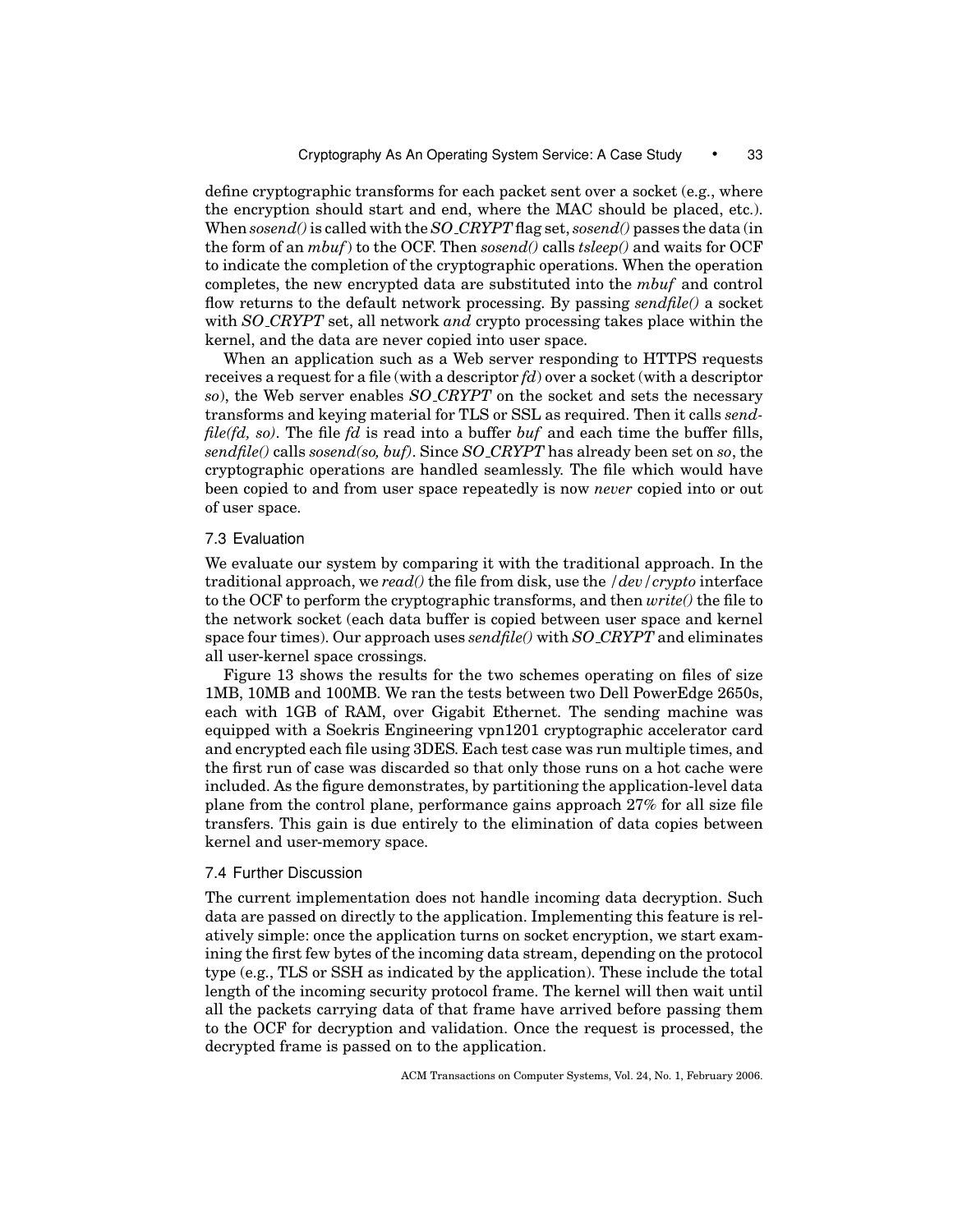34 • A. D. Keromytis et al.



Fig. 13. Comparison of files transfers using our scheme vs. the traditional scheme. The improvement over the traditional scheme on all three file sizes is approximately 27%.

A similar situation to the multiple kernel crossing scenario is present in the use of the PCI bus. A host that is about to transmit a TLS, SSH, or IPsec packet must first DMA it over the PCI bus to the cryptographic accelerator, DMA it back to main memory, and finally DMA it to the NIC. This decreases the attainable PCI bandwidth to one-third of the theoretical maximum for the bus. If the NIC offers on-chip cryptography, we only need to perform one DMA transfer. However, it is possible to reduce the number of DMA transfers to two (instead of three), even when using a dedicated cryptographic accelerator, by doing card-to-card DMA from the accelerator to the NIC (and the other way around, on packet receipt) as shown in Figure 14.

Doing this requires support from the network stack, in particular, deferring of cryptographic operations until right before the packet must be transmitted to the network. In OpenBSD, we developed the *mbuf tags* as a way of attaching ancillary information to packets. This can be used as a signaling mechanism between the socket layer and the NIC driver or other kernel subsystem. We then need to modify the NIC driver to first DMA the packet to the accelerator, and then (once the request is completed) to arrange for a direct DMA transfer to the NIC itself. In the extreme case, we can include the hard drive to the DMA chain such that data are simply DMA'ed between devices as shown in Figure 14. In this case, the operating system's role becomes that of a flow-controller.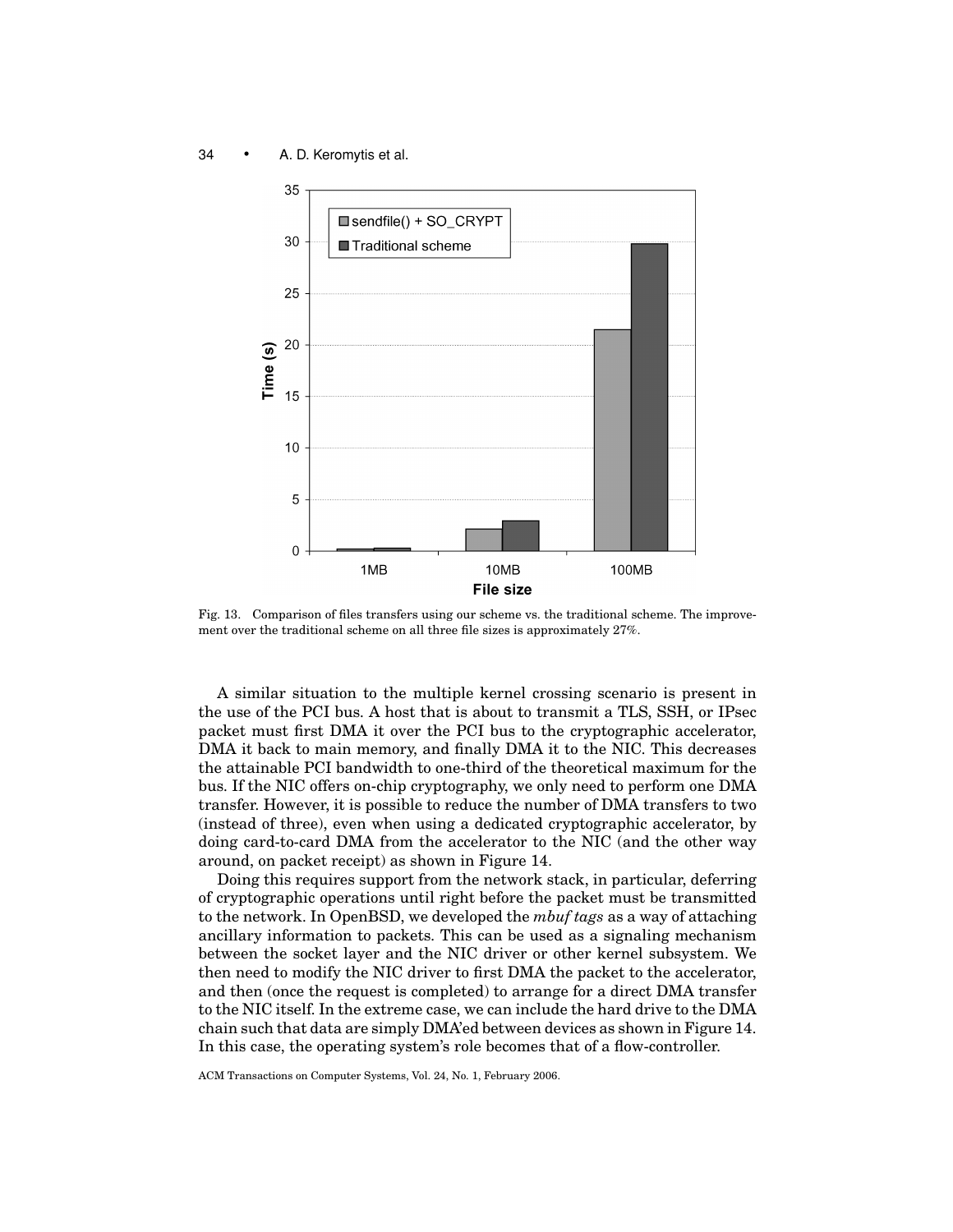

Fig. 14. DMA chaining across multiple devices.

## 8. CONCLUSIONS

We presented the OpenBSD Cryptographic Framework (OCF), a service virtualization layer implemented inside the kernel, that provides uniform access to cryptographic hardware accelerator cards by hiding card-specific details behind a carefully designed API. Other kernel subsystems and user-level processes can use the API with symmetric and asymmetric algorithms. The OCF offers several other features such as load-balancing, session migration, and algorithmchaining.

Our performance evaluation demonstrated the OCF's ability to utilize available accelerators to within 95% of their peak performance. This validates our decision to design for ease of use by applications and seamless support for new accelerators over a device-specific approach which should be able to fully utilize that device's capabilities. In addition, we demonstrated aggregate (across several concurrent applications) throughput for 3DES encryption in excess of 800 Mbps. Furthermore, use of hardware accelerators can remove contention for the CPU and thus improve overall system responsiveness and performance for unrelated tasks.

Our evaluation also allowed us to determine that the limiting factor for highspeed cryptography in modern systems is data copying and the PCI bus. Furthermore, small data-buffers should be processed in software, freeing hardware accelerators to handle larger requests that better amortize the system and PCI transaction costs. On the other hand, multithreading results in increased utilization of the OCF, improving *aggregate* throughput. We made recommendations for future directions in architectural placement of cryptographic functionality, operating system provisions, and application design, and discussed several improvements and promising directions for future work.

We evaluate one of our recommendations, operating system shortcutting which eliminates all unnecessary data copies between the kernel and the user-level process with minimum modifications to both the kernel and the application. The implementation was straightforward with little in the way of pitfalls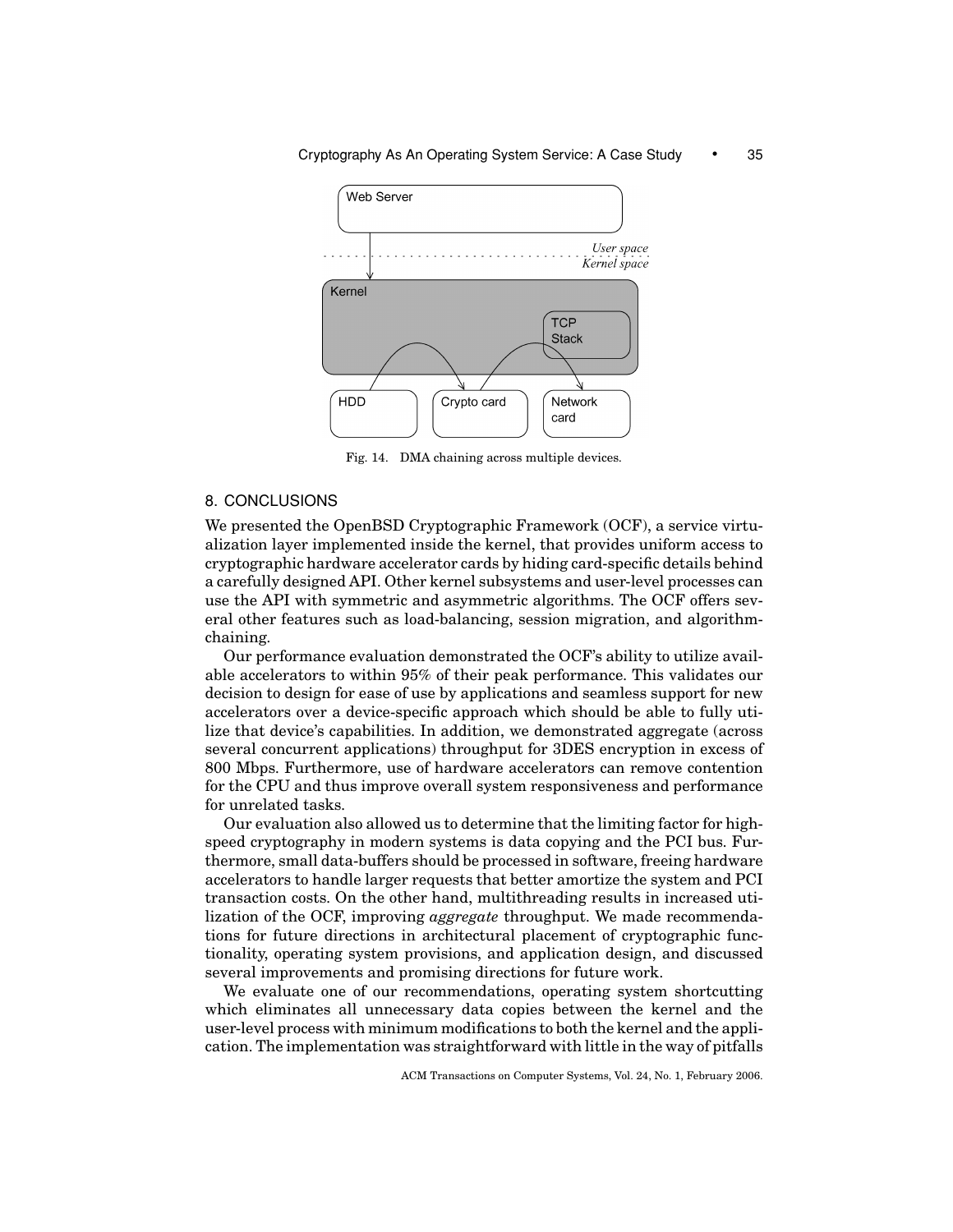or hurdles. Our evaluation of the prototype shows an improvement in the data transfer performance of TLS of 27%. Additionally, only incremental changes are required to extend our scheme to include use of network cards with integrated cryptographic acceleration. We intend to extend our scheme to handle transparent data decryption and exploit the conceptual parallels between the user/kernel space crossings and the use of the PCI bus.

## APPENDIX A: OCF KERNEL API

—*int32 t crypto get driverid();*

*int crypto register();*

*int crypto kregister();*

*int crypto unregister();*

Used by device drivers to register and unregister symmetric and asymmetric algorithm support with the OCF.

—*void crypto done();*

*void crypto kdone();*

Called by device drivers on completion of a request (symmetric and asymmetric, respectively).

—*int crypto newsession();*

Called by consumers of cryptographic services (such as the IPsec stack) that wish to establish a new session with the framework. On success, the first argument will contain the Session Identifier (SID). The second argument contains all the necessary information for the driver to establish the session (keys, algorithms, offsets, etc). The third argument indicates whether only hardware acceleration is acceptable.

—*int crypto freesession();*

Called to disestablish a previously-established session.

—*int crypto dispatch();*

Called to process a request, encapsulated in its only argument. The various fields in that structure contain:

- (1) The SID.
- (2) The total length in bytes of the buffer to be processed,
- (3) The total length of the result which for symmetric crypto operations will be the same as the input length.
- (4) The type of input buffer as used in the kernel *malloc()* routine. This will be used if the framework needs to allocate a new buffer for the result (or for reformatting the input).
- (5) The routine that the OCF should invoke upon completion of the request whether successful or not.
- (6) The error type, if any errors were encountered. If the **EAGAIN** error code is returned, the SID has changed. The consumer should record the new SID and use it in all subsequent requests. In this case, the request may be resubmitted immediately. This mechanism is used by the framework to perform session migration (move a session from one driver to another because of availability, performance, or other considerations).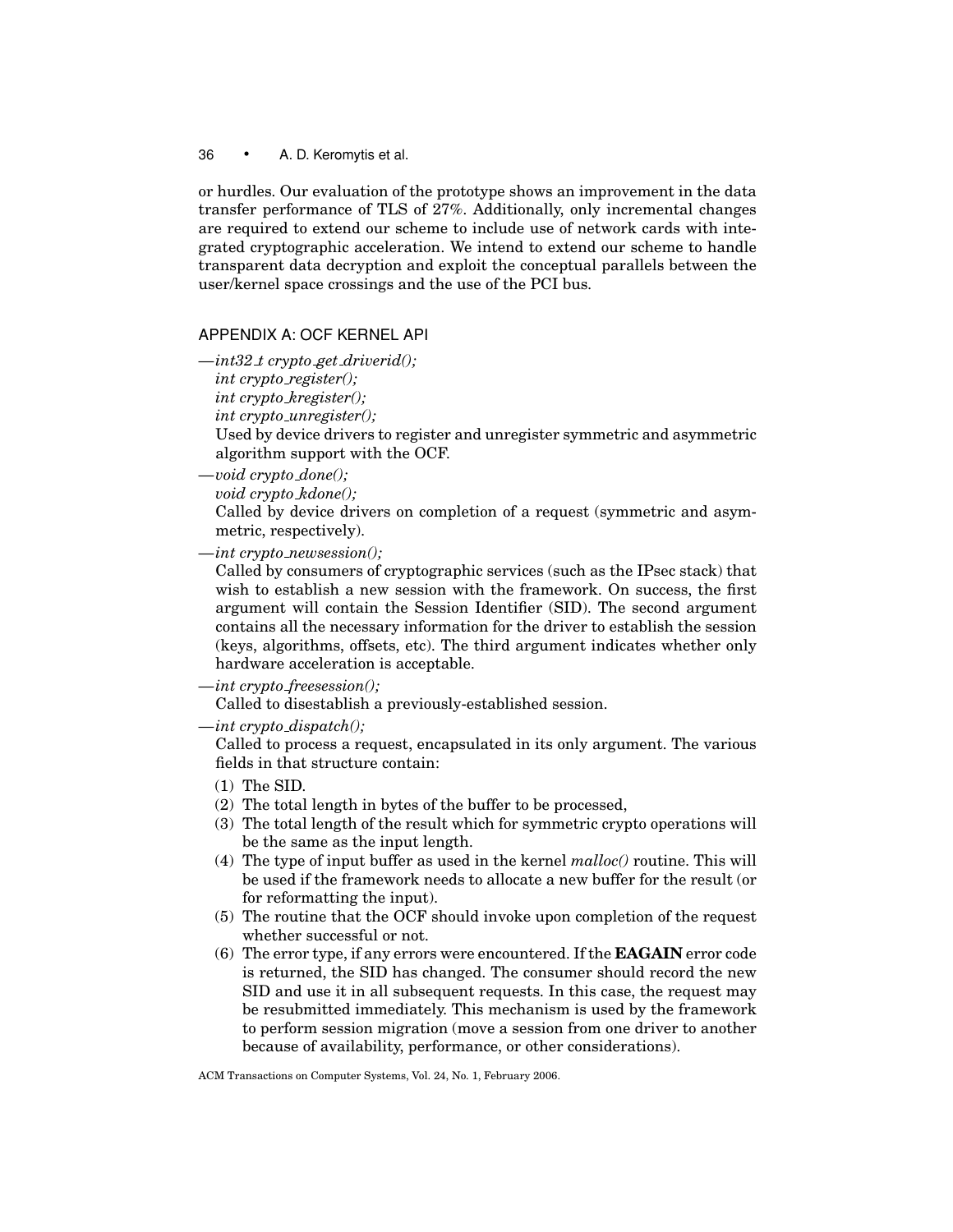- (7) A bitmask of flags associated with this request. Currently, the only flag defined is **CRYPTO F IMBUF** which indicates that the input buffer is an mbuf chain.
- (8) The input and output buffers. The input buffer may be an mbuf chain or a contiguous buffer (as identified by the flags). The output buffer will be of the same type.
- (9) A pointer to opaque data. This is passed through the crypto framework untouched and is intended for the invoking application's use.
- (10) A linked list of operation descriptors which indicate what operations should be applied, and in what sequence, to the input data. The descriptors indicate where each operation should start, the length of the data to be processed, where on the output buffer the results should be placed, the key material to be used, and various operation-specific flags (e.g., what Initialization Vector to use for CBC-mode encryption).

—*int crypto kdispatch();*

Similar to *crypto dispatch()*, for public-key operations.

## ACKNOWLEDGMENTS

Bob Beck and Markus Friedl helped with numerous OpenSSL integration issues we faced, since the engine code we required was unreleased. Bob also wrote the first working OpenSSL engine interfacing with */dev/crypto*. Markus helped with regression tests to ensure that */dev/crypto* operation was correct. Jonathan Smith and Sotiris Ioannidis provided valuable comments and insights. Sam Leffler adapted the OCF to the FreeBSD kernel. We would also like to thank Patrick McDaniel for providing high-quality shepherding of this article.

#### REFERENCES

- ADAMS, C. 1998. Independent data unit protection generic security service application program interface (IDUP-GSS-API). RFC 2479. (Dec).
- BONEH, D. AND SHACHAM, N. 2001. Improving SSL handshake performance via batching. In *Proceedings of the RSA Conference*.
- BROSCIUS, A. G. AND SMITH, J. M. 1991. Exploiting parallelism in hardware implementation of the DES. In *Proceedings of the Crypto Conference* (Santa Barbara). 367–376.
- CLAFFY, K., MILLER, G., AND THOMPSON, K. 1998. The nature of the beast: Recent traffic measurements from an Internet backbone. In *Proceedings of the ISOC INET Conference*.
- COARFA, C., DRUSCHEL, P., AND WALLACH, D. 2002. Performance analysis of TLS Web servers. In *Proceedings of the Network and Distributed Systems Security Symposium (NDSS)* San Diego, CA.
- COOK, D., IOANNIDIS, J., KEROMYTIS, A., AND LUCK, J. 2005. CryptoGraphics: Secret key cryptography using graphics cards. In *Proceedings of the RSA Conference, Cryptographer's Track (CT-RSA)*. 334–350.
- DE RAADT, T., HALLQVIST, N., GRABOWSKI, A., KEROMYTIS, A. D., AND PROVOS, N. 1999. Cryptography in OpenBSD: An overview. In *Proceedings of the USENIX Annual Technical Conference, Freenix Track*. 93–101.
- DEAN, D., BERSON, T., FRANKLIN, M., SMETTERS, D., AND SPREITZER, M. 2001. Cryptology as a network service. In *Proceedings of the Network and Distributed System Security Symposium (NDSS)*.
- DRUSCHEL, P., ABBOTT, M. B., PAGELS, M. A., AND PETERSON, L. L. 1993. Network subsystem design. *IEEE Network 7,* 4 (July) 8–17.
- FELDMEIER, D. C. AND KARN, P. R. 1990. UNIX password security—Ten years later. In *Proceedings of the Crypto Conference*. 44–63.